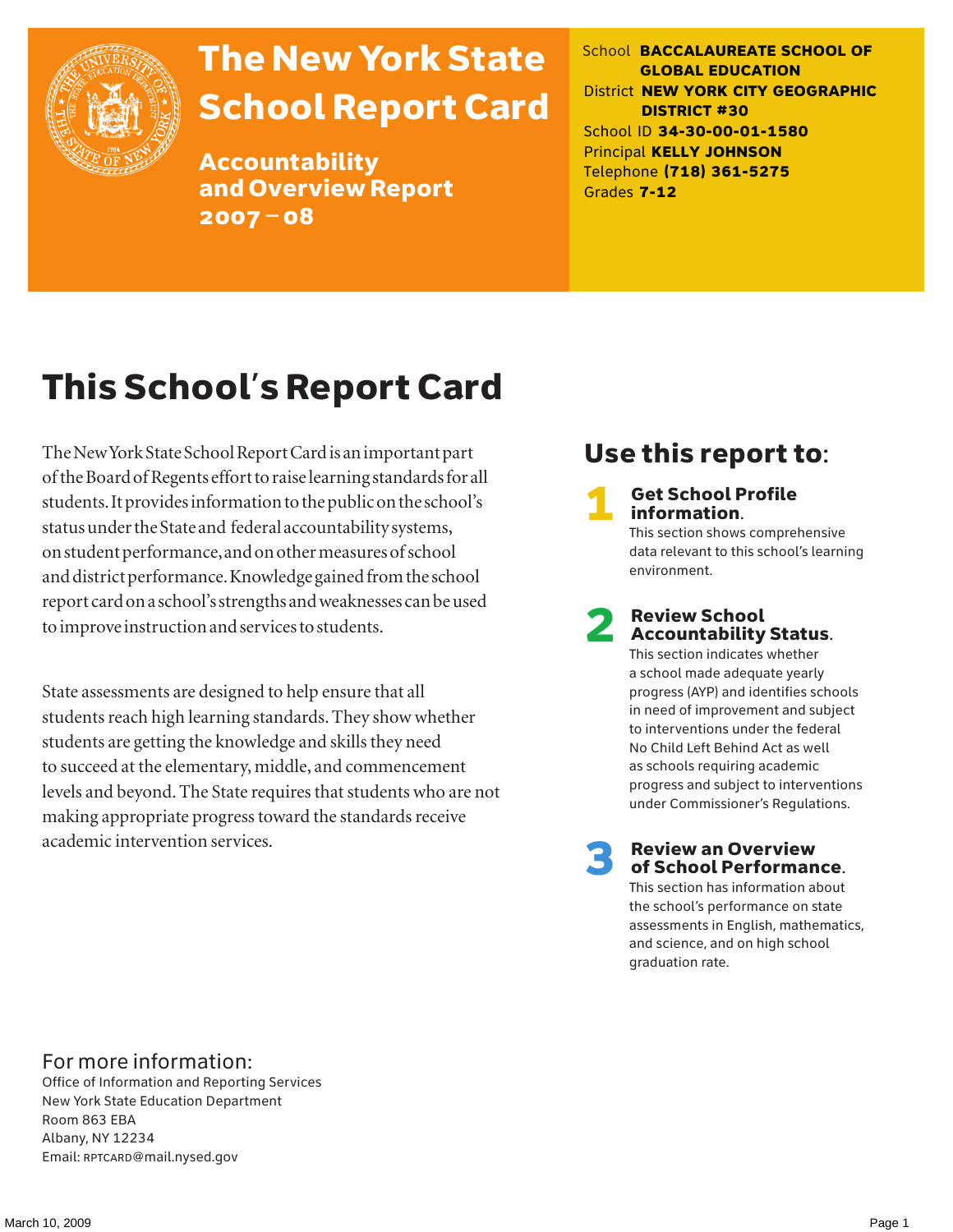## School Profile

This section shows comprehensive data relevant to this school's learning environment, including information about enrollment, average class size, and teacher qualifications.

### Enrollment

|                            | $2005 - 06$ | 2006-07 | $2007 - 08$ |
|----------------------------|-------------|---------|-------------|
| Pre-K                      | 0           | 0       | 0           |
| Kindergarten               | 0           | 0       | 0           |
| Grade 1                    | 0           | 0       | 0           |
| Grade 2                    | 0           | 0       | 0           |
| Grade 3                    | 0           | 0       | 0           |
| Grade 4                    | 0           | 0       | 0           |
| Grade 5                    | 0           | 0       | 0           |
| Grade 6                    | 0           | 0       | 0           |
| <b>Ungraded Elementary</b> | 0           | 0       | 0           |
| Grade 7                    | 100         | 72      | 71          |
| Grade 8                    | 74          | 92      | 75          |
| Grade 9                    | 69          | 82      | 80          |
| Grade 10                   | 61          | 68      | 80          |
| Grade 11                   | 54          | 60      | 68          |
| Grade 12                   | 52          | 52      | 56          |
| <b>Ungraded Secondary</b>  | 0           | 0       | 0           |
| Total K-12                 | 410         | 426     | 430         |

## Enrollment Information

*Enrollment* counts are as of Basic Educational Data System (BEDS) day, which is typically the first Wednesday of October of the school year. Students who attend BOCES programs on a part-time basis are included in a school's enrollment. Students who attend BOCES on a full-time basis or who are placed full time by the district in an out-of-district placement are not included in a school's enrollment. Students classified by schools as "pre-first" are included in first grade counts.

### Average Class Size

|                      | $2005 - 06$ | $2006 - 07$ | $2007 - 08$ |
|----------------------|-------------|-------------|-------------|
| <b>Common Branch</b> |             |             |             |
| Grade 8              |             |             |             |
| English              | 23          | 22          | 22          |
| <b>Mathematics</b>   | 25          | 23          | 23          |
| Science              | 25          | 24          | 24          |
| Social Studies       | 24          | 24          | 24          |
| Grade 10             |             |             |             |
| English              | 20          | 23          | 23          |
| <b>Mathematics</b>   | 20          | 22          | 22          |
| Science              | 23          | 24          | 24          |
| Social Studies       | 22          | 23          | 23          |

### Average Class Size Information

*Average Class Size* is the total registration in specified classes divided by the number of those classes with registration. *Common Branch* refers to self-contained classes in Grades 1–6.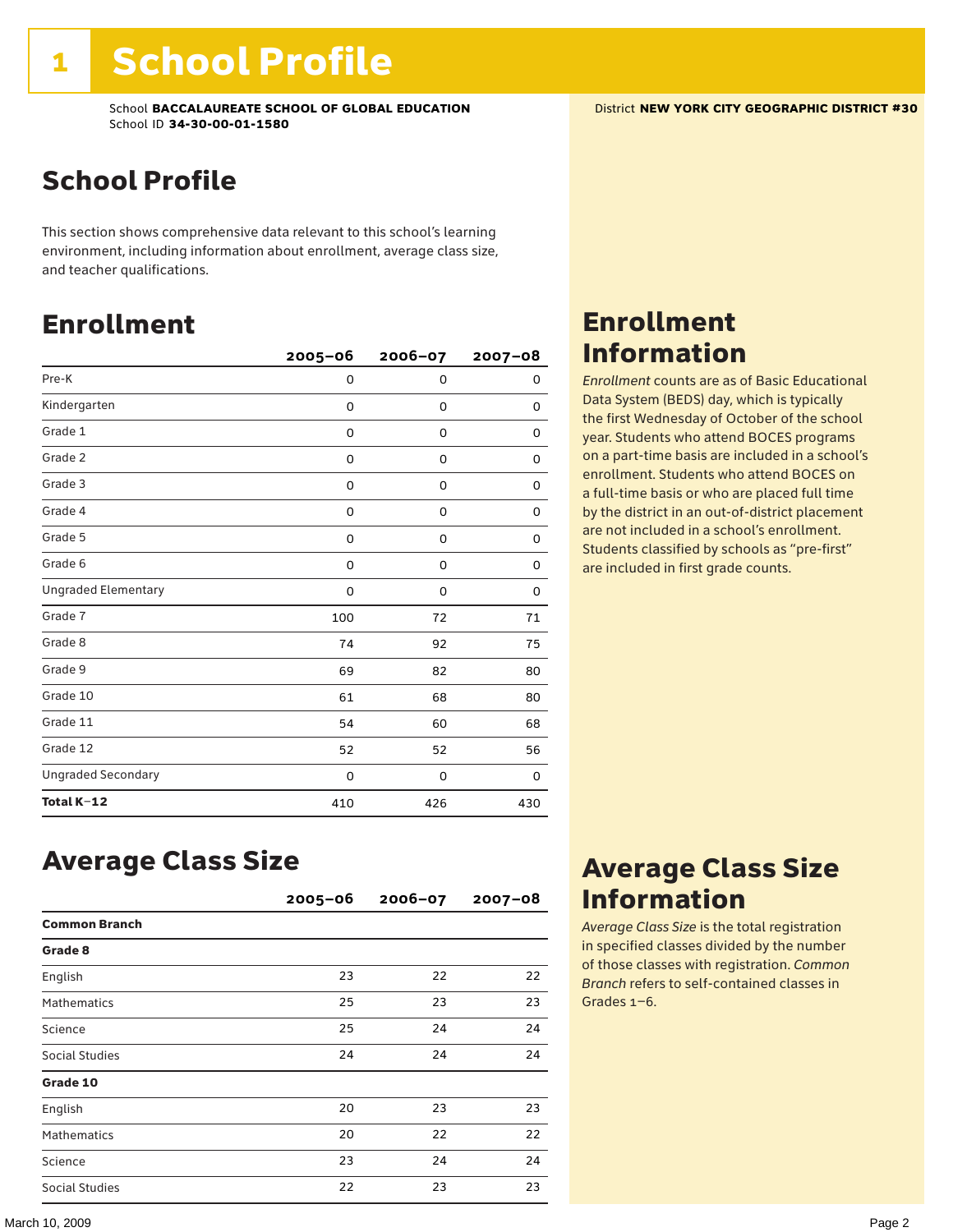## Demographic Factors

|                                                    |              | $2005 - 06$ |     | 2006-07 |     | 2007-08 |
|----------------------------------------------------|--------------|-------------|-----|---------|-----|---------|
|                                                    | #            | %           | #   | %       | #   | %       |
| Eligible for Free Lunch                            | 121          | 30%         | 141 | 33%     | 138 | 32%     |
| Reduced-Price Lunch                                | 66           | 16%         | 69  | 16%     | 63  | 15%     |
| Student Stability*                                 |              | 98%         |     | 94%     |     | 100%    |
| Limited English Proficient                         | 3            | 1%          | 3   | 1%      | 4   | 1%      |
| <b>Racial/Ethnic Origin</b>                        |              |             |     |         |     |         |
| American Indian or Alaska Native                   | $\mathbf{1}$ | 0%          | 0   | 0%      | 0   | 0%      |
| <b>Black or African American</b>                   | 74           | 18%         | 78  | 18%     | 63  | 15%     |
| Hispanic or Latino                                 | 109          | 27%         | 124 | 29%     | 127 | 30%     |
| Asian or Native<br>Hawaiian/Other Pacific Islander | 99           | 24%         | 76  | 18%     | 76  | 18%     |
| White                                              | 127          | 31%         | 148 | 35%     | 164 | 38%     |
| Multiracial**                                      | N/A          | N/A         | 0   | 0%      | 0   | 0%      |

\* Available only at the school level.

\*\* Multiracial enrollment data were not collected statewide in the 2005-06 school year.

### Attendance and Suspensions

|                            |   | $2004 - 05$ |   | $2005 - 06$ |   | $2006 - 07$ |  |
|----------------------------|---|-------------|---|-------------|---|-------------|--|
|                            | # | $\%$        | # | $\%$        | # | %           |  |
| Annual Attendance Rate     |   | 95%         |   | 94%         |   | 95%         |  |
| <b>Student Suspensions</b> | O | በ%          |   | በ%          |   | 0%          |  |

## Demographic Factors Information

*Eligible for Free Lunch* and *Reduced*-*Price Lunch* percentages are determined by dividing the number of approved lunch applicants by the Basic Educational Data System (BEDS) enrollment in full-day Kindergarten through Grade 12. *Eligible for Free Lunch* and *Limited English Proficient* counts are used to determine *Similar Schools* groupings within a *Need*/*Resource Capacity* category. *Student Stability* is the percentage of students in the highest grade in a school who were also enrolled in that school at any time during the previous school year. (For example, if School A, which serves Grades 6–8, has 100 students enrolled in Grade 8 this year, and 92 of those 100 students were also enrolled in School A last year, the stability rate for the school is 92 percent.)

### Attendance and Suspensions Information

*Annual Attendance Rate* is determined by dividing the school's total actual attendance by the total possible attendance for a school year. A school's actual attendance is the sum of the number of students in attendance on each day the school was open during the school year. Possible attendance is the sum of the number of enrolled students who should have been in attendance on each day the school was open during the school year. *Student Suspension* rate is determined by dividing the number of students who were suspended from school (not including in-school suspensions) for one full day or longer anytime during the school year by the Basic Educational Data System (BEDS) day enrollments for that school year. A student is counted only once, regardless of whether the student was suspended one or more times during the school year.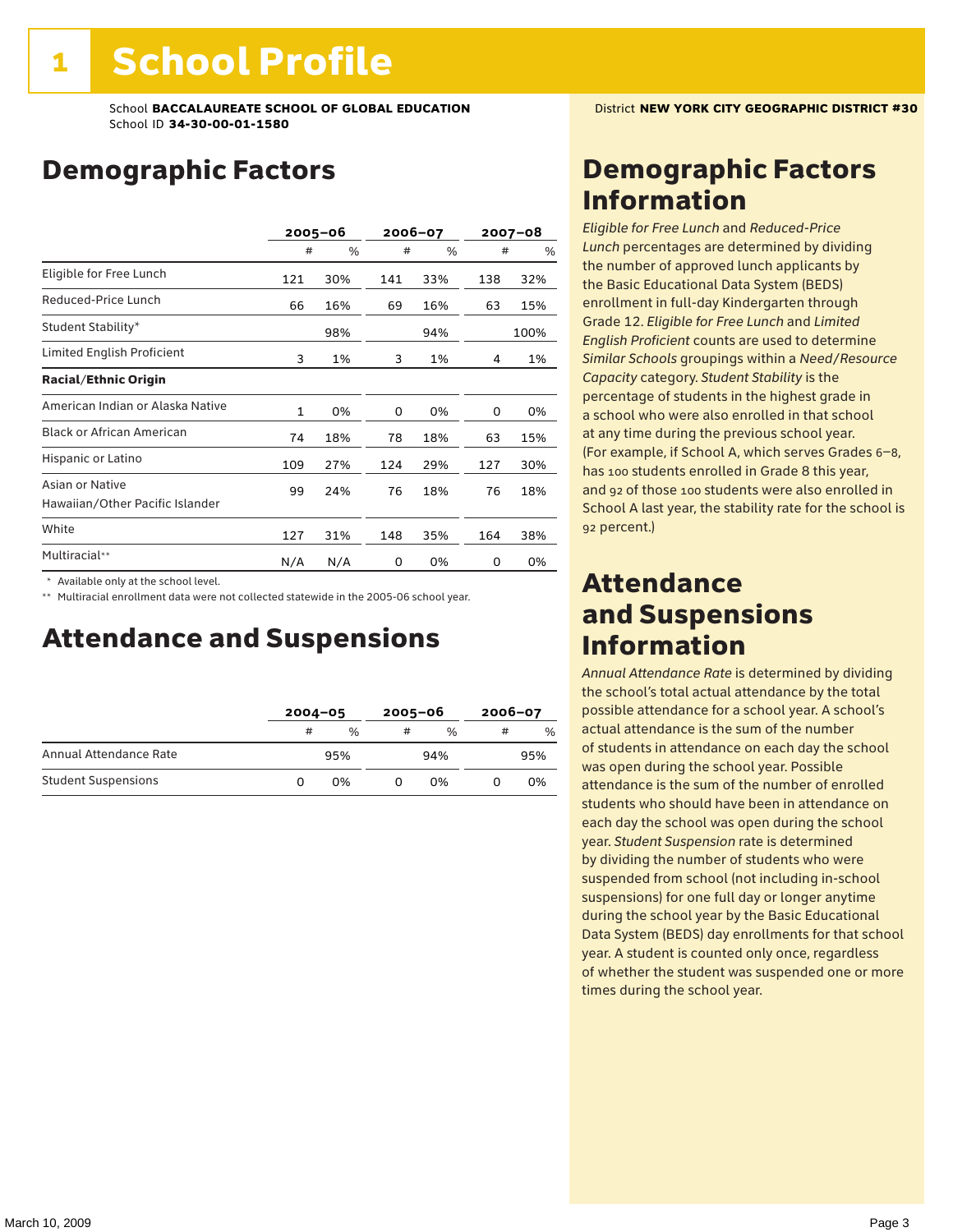## Teacher Qualifications

|                                                                 | $2005 - 06$ | $2006 - 07$ | 2007-08 |
|-----------------------------------------------------------------|-------------|-------------|---------|
| <b>Total Number of Teachers</b>                                 | 33          | 35          | 34      |
| Percent with No Valid<br>Teaching Certificate                   | 3%          | 3%          | 0%      |
| Percent Teaching Out<br>of Certification                        | 15%         | 14%         | 12%     |
| Percent with Fewer Than<br>Three Years of Experience            | 33%         | 17%         | 12%     |
| Percentage with Master's Degree<br>Plus 30 Hours or Doctorate   | 36%         | 40%         | 38%     |
| <b>Total Number of Core Classes</b>                             | 127         | 117         | 109     |
| Percent Not Taught by<br><b>Highly Qualified Teachers</b>       | 19%         | 13%         | 13%     |
| <b>Total Number of Classes</b>                                  | 163         | 164         | 157     |
| Percent Taught by Teachers Without<br>Appropriate Certification | 16%         | 13%         | 13%     |

### Teacher Turnover Rate

|                                                                       | $2004 - 05$ | 2005-06 | 2006-07 |
|-----------------------------------------------------------------------|-------------|---------|---------|
| Turnover Rate of Teachers with Fewer<br>than Five Years of Experience | 7%          | 15%     | 13%     |
| Turnover Rate of All Teachers                                         | 19%         | 9%      | 20%     |

## Staff Counts

|                                       | $2005 - 06$ | $2006 - 07$ | $2007 - 08$ |
|---------------------------------------|-------------|-------------|-------------|
| <b>Total Other Professional Staff</b> |             |             |             |
| Total Paraprofessionals*              | N/A         | N/A         | N/A         |
| <b>Assistant Principals</b>           |             |             |             |
| Principals                            |             |             |             |

\* Not available at the school level.

## Teacher Qualifications Information

The *Percent Teaching Out of Certification* is the percent doing so more than on an incidental basis; that is, the percent teaching for more than five periods per week outside certification.

*Core Classes* are primarily K-6 common branch, English, mathematics, science, social studies, art, music, and foreign languages. The number of K-6 common branch core classes is multiplied by five so that these core class counts are weighted the same as counts for middle- and secondary-level teachers who report five classes per day. To be *Highly Qualified*, a teacher must have at least a Bachelor's degree, be certified to teach in the subject area, and show subject matter competency.

### Teacher Turnover Rate Information

*Teacher Turnover Rate* for a specified school year is the number of teachers in that school year who were not teaching in the following school year divided by the number of teachers in the specified school year, expressed as a percentage.

## Staff Counts Information

*Other Professionals* includes administrators, guidance counselors, school nurses, psychologists, and other professionals who devote more than half of their time to non-teaching duties. Teachers who are shared between buildings within a district are reported on the district report only.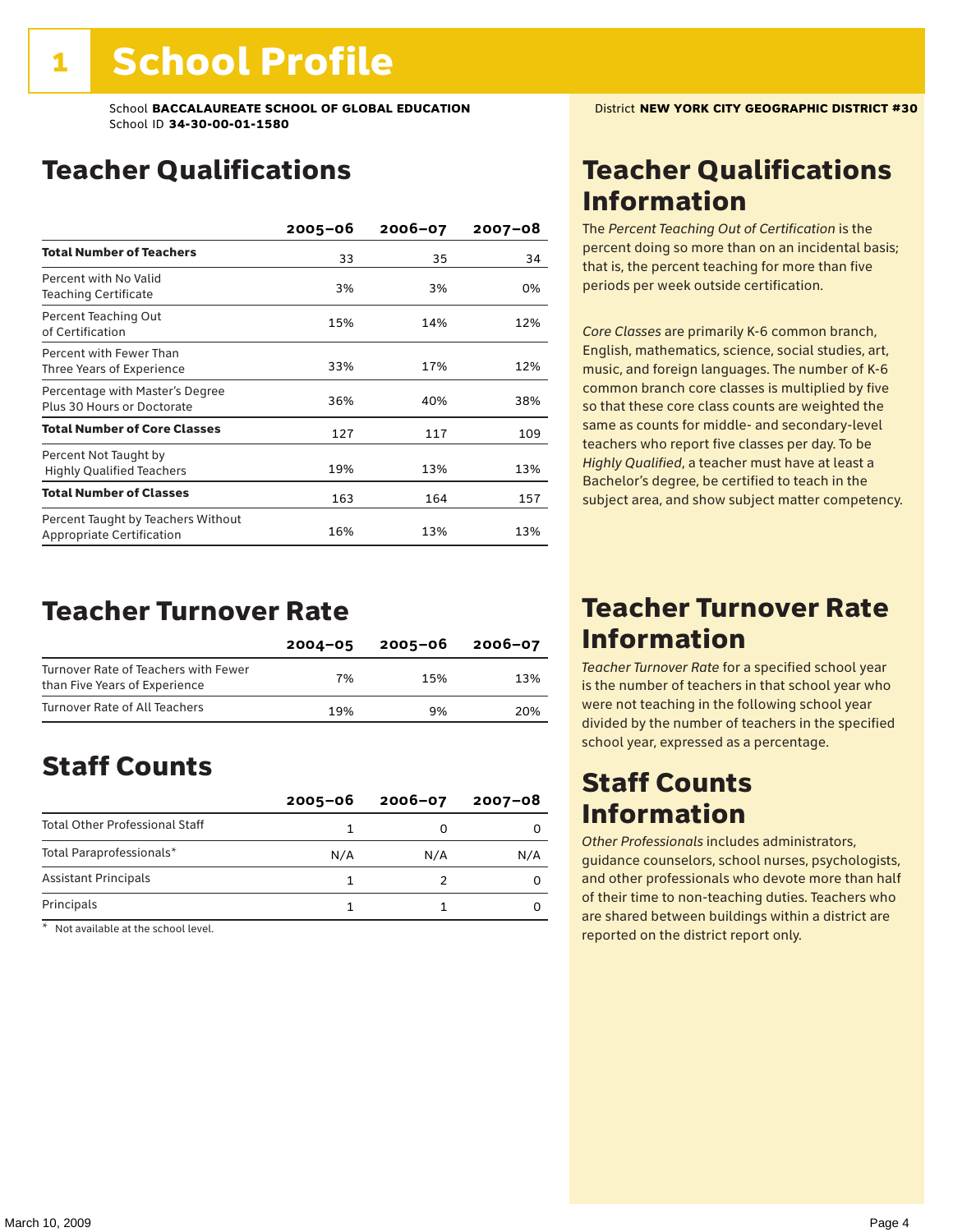## Understanding How Accountability Works in New York State

The federal No Child Left Behind (NCLB) Act requires that states develop and report on measures of student proficiency in 1) English language arts (ELA), in 2) mathematics, and on 3) a third indicator. In New York State in 2007–08, the third indicator is science at the elementary/middle level and graduation rate at the secondary level. Schools or districts that meet predefined goals on these measures are making Adequate Yearly Progress (AYP).



For more information about accountability in New York State, visit: www.emsc.nysed.gov/irts/accountability/home.shtml

### 1 English Language Arts (ELA)

To make AYP in ELA, every accountability group must make AYP. For a group to make AYP, it must meet the participation *and* the performance criteria.

### A Participation Criterion

At the elementary/middle level, 95 percent of Grades 3–8 students enrolled during the test administration period in each group with 40 or more students must be tested on the New York State Testing Program (NYSTP) in ELA or, if appropriate, the New York State English as a Second Language Achievement Test (NYSESLAT), or the New York State Alternate Assessment (NYSAA) in ELA. At the secondary level, 95 percent of seniors in 2007–08 in each accountability group with 40 or more students must have taken an English examination that meets the students' graduation requirement.

#### B Performance Criterion

At the elementary/middle level, the Performance Index (PI) of each group with 30 or more continuously enrolled tested students must equal or exceed its Effective Annual Measurable Objective (AMO) or the group must make Safe Harbor. (NYSESLAT is used only for participation.) At the secondary level, the PI of each group in the 2004 cohort with 30 or more members must equal or exceed its Effective AMO or the group must make Safe Harbor. To make Safe Harbor, the PI of the group must equal or exceed its Safe Harbor Target and the group must qualify for Safe Harbor using the third indicator, science or graduation rate.

### 2 Mathematics

The same criteria for making AYP in ELA apply to mathematics. At the elementary/middle level, the measures used to determine AYP are the NYSTP and the NYSAA in mathematics. At the secondary level, the measures are mathematics examinations that meet the students' graduation requirement.

### 3 Third Indicator

In addition to English language arts and mathematics, the school must also make AYP in a third area of achievement. This means meeting the criteria in science at the elementary/middle level and the criteria in graduation rate at the secondary level.

Elementary/Middle-Level Science: To make AYP, the All Students group must meet the participation criterion *and* the performance criterion.

#### A Participation Criterion

Eighty percent of students in Grades 4 and/or 8 enrolled during the test administration period in the All Students group, if it has 40 or more students, must be tested on an accountability measure. In Grade 4, the measures are the Grade 4 elementary-level science test and the Grade 4 NYSAA in science. In Grade 8 science, the measures are the Grade 8 middle-level science test, Regents science examinations, and the Grade 8 NYSAA in science.

#### B Performance Criterion

The PI of the All Students group must equal or exceed the State Science Standard (100) or the Science Progress Target.

Qualifying for Safe Harbor in Elementary/Middle-Level ELA and Math: To qualify, the PI must equal or exceed the State Science Standard or the Science Progress Target in elementary/middle-level science for that group.

Secondary-Level Graduation Rate: For a school to make AYP in graduation rate, the percent of students in the 2003 graduation-rate total cohort in the All Students group earning a high school diploma by August 31, 2007 must equal or exceed the Graduation-Rate Standard (55%) or the Graduation-Rate Progress Target.

Qualifying for Safe Harbor in Secondary-Level ELA and Math: To qualify, the percent of the 2003 graduation-rate total cohort earning a local diploma by August 31, 2007 must equal or exceed the Graduation-Rate Standard (55%) or the Graduation-Rate Progress Target for that group.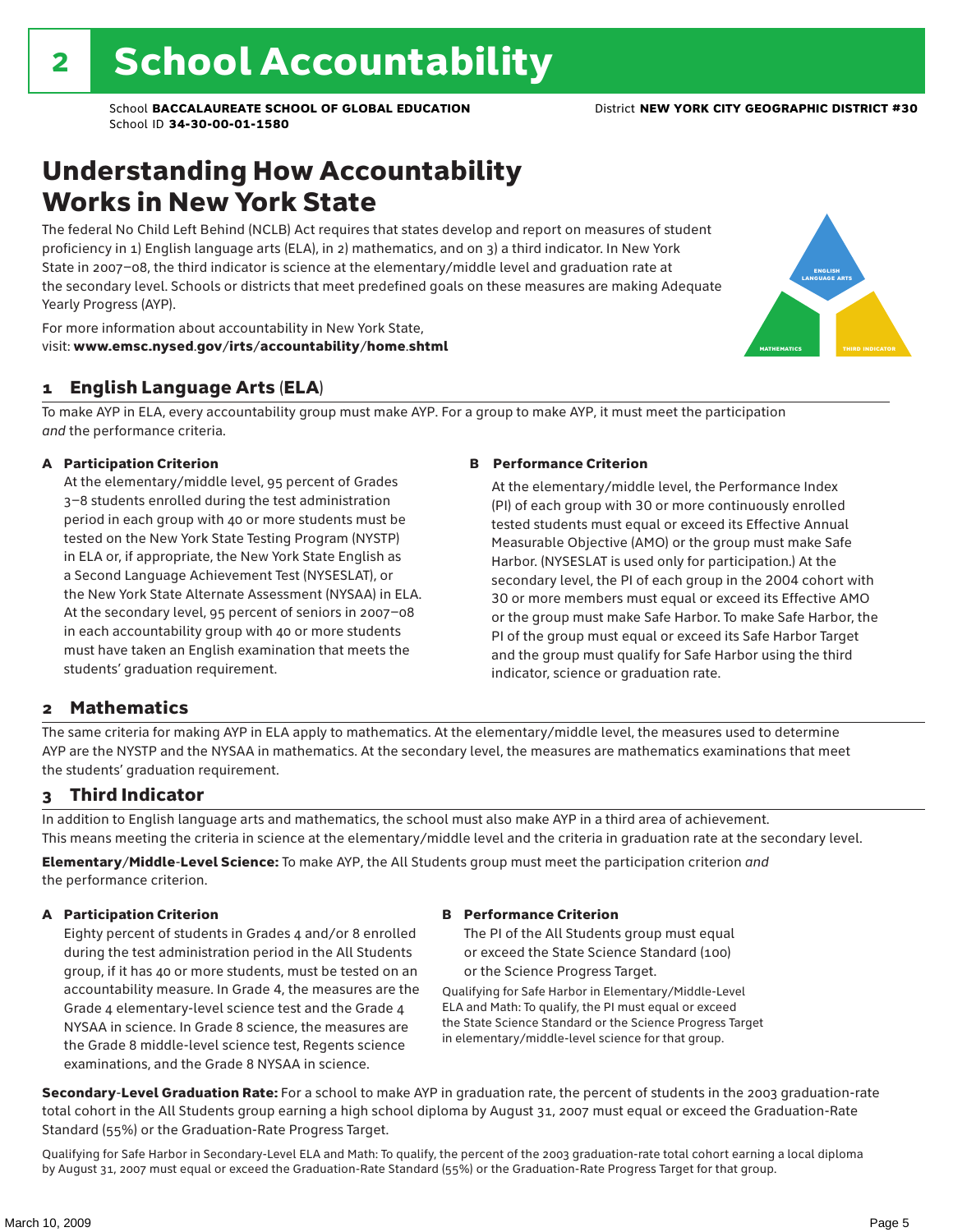## Useful Terms for Understanding Accountability

### Accountability Cohort for English and Mathematics

The 2004 school accountability cohort consists of all students who first entered Grade 9 anywhere in the 2004–05 school year, and all ungraded students with disabilities who reached their seventeenth birthday in the 2004–05 school year, who were enrolled on October 3, 2007 and did not transfer to a diploma granting program. Students who earned a high school equivalency diploma or were enrolled in an approved high school equivalency preparation program on June 30, 2008, are not included in the 2004 school accountability cohort. The 2004 district accountability cohort consists of all students in each school accountability cohort plus students who transferred within the district after BEDS day plus students who were placed outside the district by the Committee on Special Education or district administrators and who met the other requirements for cohort membership. Cohort is defined in Section 100.2 (p) (16) of the Commissioner's Regulations.

### Adequate Yearly Progress (AYP)

Adequate Yearly Progress (AYP) indicates satisfactory progress by a district or a school toward the goal of proficiency for all students.

### Annual Measurable Objective (AMO)

The Annual Measurable Objective (AMO) is the Performance Index (PI) value that signifies that an accountability group is making satisfactory progress toward the goal that 100 percent of students will be proficient in the State's learning standards for English language arts and mathematics by 2013–14. The AMOs for each grade level will be increased as specified in CR100.2(p)(14) and will reach 200 in 2013–14. (See Effective AMO for further information.)

### Continuously Enrolled Students

At the elementary/middle level, continuously enrolled students are those enrolled in the school or district on BEDS day (usually the first Wednesday in October) of the school year until the test administration period. At the secondary level, all students who meet the criteria for inclusion in the accountability cohort are considered to be continuously enrolled.

### Effective Annual Measurable Objective (Effective AMO)

The Effective Annual Measurable Objective (Effective AMO) is the Performance Index (PI) value that each accountability group within a school or district is expected to achieve to make Adequate Yearly Progress (AYP). The Effective AMO is the lowest PI that an accountability group of a given size can achieve in a subject for the group's PI not to be considered significantly different from the AMO for that subject. If an accountability group's PI equals or exceeds the Effective AMO, it is considered to have made AYP. A more complete definition of Effective AMO and a table showing the PI values that each group size must equal or exceed to make AYP are available at www.emsc.nysed.gov/irts.

### Graduation-Rate Total Cohort

This term is defined on the graduation-rate accountability page.

#### Performance Index (PI)

A Performance Index is a value from 0 to 200 that is assigned to an accountability group, indicating how that group performed on a required State test (or approved alternative) in English language arts, mathematics, or science. Student scores on the tests are converted to four performance levels, from Level 1 to Level 4. (See performance level definitions on the Overview Summary page.) At the elementary/middle level, the PI is calculated using the following equation:

100 × [(Count of Continuously Enrolled Tested Students Performing at Levels 2, 3, and 4 + the Count at Levels 3 and 4) ÷ Count of All Continuously Enrolled Tested Students]

At the secondary level, the PI is calculated using the following equation:

100 × [(Count of Cohort Members Performing at

Levels 2, 3, and 4 + the Count at Levels 3 and 4)  $\div$  Count of All Cohort Members]

A list of tests used to measure student performance for accountability is available at www.emsc.nysed.gov/irts.

#### Progress Target

For accountability groups below the State Standard in science or graduation rate, the Progress Target is an alternate method for making Adequate Yearly Progress (AYP) or qualifying for Safe Harbor in English language arts and mathematics based on improvement over the previous year's performance.

#### Safe Harbor

Safe Harbor provides an alternate means to demonstrate Adequate Yearly Progress (AYP) for accountability groups that do not achieve their Effective Annual Measurable Objectives (AMOs) in English or mathematics.

#### Safe Harbor Targets

The 2007–08 safe harbor targets were calculated using the following equation:

2006–07 PI + (200 – the 2006–07 PI) × 0.10

#### Science Progress Target

The elementary/middle-level 2007–08 Science Progress Target is calculated by adding one point to the 2006–07 PI. The 2008–09 Science Progress Target is calculated by adding one point to the 2007–08 PI. The 2007–08 target is provided for groups whose PI was below the State Science Standard in 2007–08.

#### Science Standard

The criterion value that represents a minimally satisfactory performance in science. In 2007–08, the State Science Standard at the elementary/middle level is a Performance Index (PI) of 100. The Commissioner may raise the State Science Standard at his discretion in future years.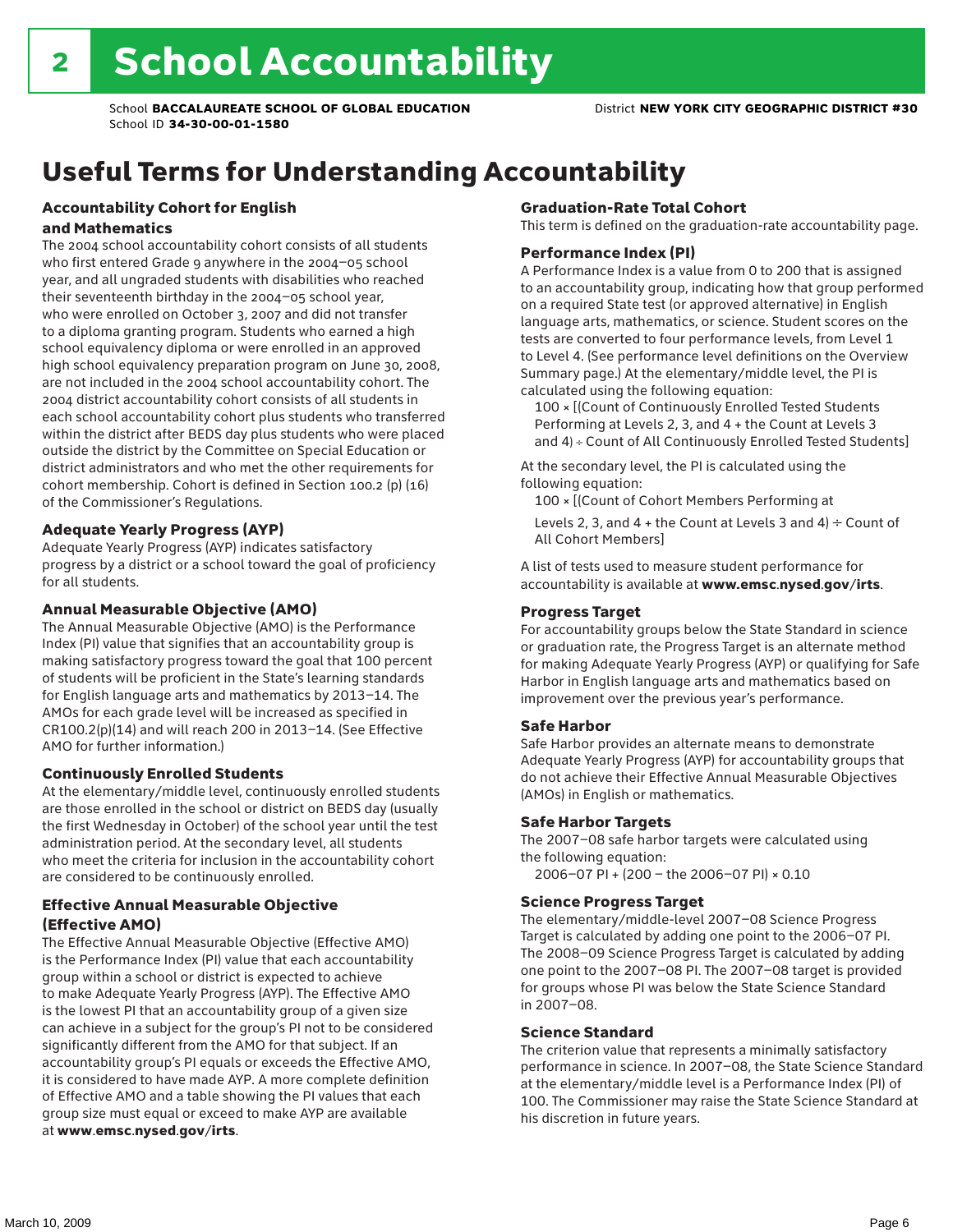## Understanding Your School Accountability Status

The list below defines the school status categories applied to each accountability measure under New York State's accountability system, which is divided into a Federal Title I component and a State component. Accountability measures for schools at the elementary/middle level are English language arts (ELA), mathematics, and science; at the secondary level, they are ELA, mathematics, and graduation rate. A school may be assigned a different status for different accountability measures. The overall status of a school is the status assigned to the school for the accountability measure with the most advanced designation in the hierarchy. If the school receives Title I funds, it is the most advanced designation in the Title I hierarchy, unless the school is in good standing under Title I but identified as SRAP under the State hierarchy. A school that does not receive Title I funding in a school year does not have a federal status in that year; however, all schools (except charter schools) receive a state status even if they do not receive Title I funding. Schools in improvement status under Title I must provide school choice for their students; those in need of improvement in year 2 and beyond must also provide Supplemental Education Services to eligible students. Other consequences for schools not in good standing can be found at: www.emsc.nysed.gov/irts/school-accountability/about.shtml.

| <b>Federal Title I Status</b><br>(Applies to all New York State schools receiving Title I funds)                                                                                                                                                                                                         | <b>New York State Status</b><br>(Applies to all New York State public schools except charter schools)                                                                                                                                                      |                                                                                                                                                                                                                                                                                                                 |  |  |  |  |  |
|----------------------------------------------------------------------------------------------------------------------------------------------------------------------------------------------------------------------------------------------------------------------------------------------------------|------------------------------------------------------------------------------------------------------------------------------------------------------------------------------------------------------------------------------------------------------------|-----------------------------------------------------------------------------------------------------------------------------------------------------------------------------------------------------------------------------------------------------------------------------------------------------------------|--|--|--|--|--|
| School in Good Standing                                                                                                                                                                                                                                                                                  | A school is considered to be in good standing if it has not been identified as a School in Need of Improvement, in Corrective Action, Planning for<br>Restructuring, Restructuring, Requiring Academic Progress, or as a School Under Registration Review. |                                                                                                                                                                                                                                                                                                                 |  |  |  |  |  |
| School in Need of Improvement (Year 1)<br>A school that has not made AYP on the same accountability<br>measure for two consecutive years while receiving Title I funds<br>is considered a School in Need of Improvement (Year 1) for the<br>following year.                                              |                                                                                                                                                                                                                                                            | <b>School Requiring Academic Progress (Year 1)</b><br>A school that has not made AYP on the same accountability<br>measure for two consecutive years is considered a School<br>Requiring Academic Progress (Year 1) for the following year.                                                                     |  |  |  |  |  |
| School in Need of Improvement (Year 2)<br>A School in Need of Improvement (Year 1) that does not make<br>AYP on the accountability measure for which it was identified<br>is considered a School in Need of Improvement (Year 2) for the<br>following year, if it continues to receive Title I funds.    |                                                                                                                                                                                                                                                            | <b>School Requiring Academic Progress (Year 2)</b><br>A School Requiring Academic Progress (Year 1) that does not<br>make AYP on the accountability measure for which it was identified<br>is considered a School Requiring Academic Progress (Year 2) for<br>the following year.                               |  |  |  |  |  |
| <b>School in Corrective Action</b><br>A School in Need of Improvement (Year 2) that does not make<br>AYP on the accountability measure for which it was identified is<br>considered a School in Corrective Action for the following year,<br>if it continues to receive Title I funds.                   |                                                                                                                                                                                                                                                            | <b>School Requiring Academic Progress (Year 3)</b><br>A School Requiring Academic Progress (Year 2) that does not<br>make AYP on the accountability measure for which it was identified<br>is considered a School Requiring Academic Progress (Year 3) for<br>the following year.                               |  |  |  |  |  |
| <b>School Planning for Restructuring</b><br>A School in Corrective Action that does not make AYP on the<br>accountability measure for which it was identified is considered<br>a School Planning for Restructuring for the following year, if it<br>continues to receive Title I funds.                  |                                                                                                                                                                                                                                                            | <b>School Requiring Academic Progress (Year 4)</b><br>A School Requiring Academic Progress (Year 3) that does not<br>make AYP on the accountability measure for which it was identified<br>is considered a School Requiring Academic Progress (Year 4) for<br>the following year.                               |  |  |  |  |  |
| <b>School Restructuring (Year 1)</b><br>A School Planning for Restructuring that does not make<br>AYP on the accountability measure for which it was identified is<br>considered a School Restructuring (Year 1) for the following year,<br>if it continues to receive Title I funds.                    |                                                                                                                                                                                                                                                            | <b>School Requiring Academic Progress (Year 5 and above)</b><br>A School Requiring Academic Progress (Year 4 and above) that does not<br>make AYP on the accountability measure for which it was identified is<br>considered a School Requiring Academic Progress (Year 5 and above) for<br>the following year. |  |  |  |  |  |
| School Restructuring (Year 2 and above)<br>A School Restructuring (Year 1 and above) that does not make<br>AYP on the accountability measure for which it was identified<br>is considered a School Restructuring (Year 2 and above) for the<br>following year, if it continues to receive Title I funds. |                                                                                                                                                                                                                                                            |                                                                                                                                                                                                                                                                                                                 |  |  |  |  |  |

Pending - A school's status is "Pending" if the school requires special evaluation procedures and they have not yet been completed.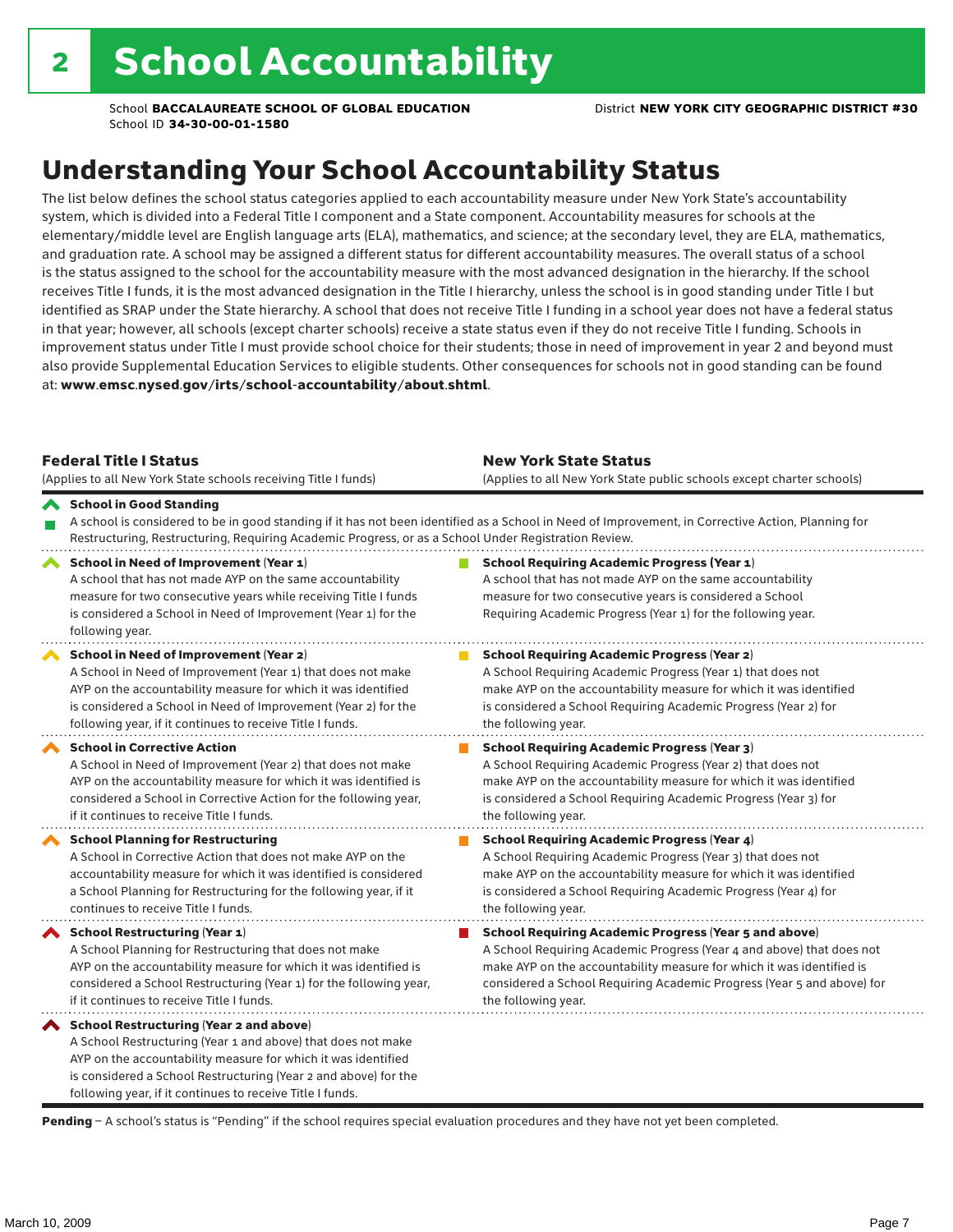# 2 School Accountability

School **BACCALAUREATE SCHOOL OF GLOBAL EDUCATION** District **NEW YORK CITY GEOGRAPHIC DISTRICT #30** School ID **34-30-00-01-1580**

### Summary

| <b>Overall Accountability</b> | <b>Good Standing</b> |                                |                                                         |                |  |  |  |  |
|-------------------------------|----------------------|--------------------------------|---------------------------------------------------------|----------------|--|--|--|--|
| Status $(2008-09)$            |                      | <b>Elementary/Middle Level</b> | <b>Secondary Level</b>                                  |                |  |  |  |  |
|                               | ELA                  | Good Standing                  | ELA                                                     | Good Standing  |  |  |  |  |
|                               | Math                 | Good Standing                  | Math                                                    | Good Standing  |  |  |  |  |
|                               | Science              | Good Standing                  | Graduation Rate                                         | Good Standing  |  |  |  |  |
| <b>Title I Part A Funding</b> |                      |                                | <b>Years the School Received Title I Part A Funding</b> |                |  |  |  |  |
|                               | $2006 - 07$          |                                | $2007 - 08$                                             | $2008 - 09$    |  |  |  |  |
|                               | <b>NO</b>            |                                | NO                                                      | N <sub>O</sub> |  |  |  |  |

### On which accountability measures did this school make Adequate Yearly Progress (AYP) and which groups made AYP on each measure?

|                                                     | <b>Elementary/Middle Level</b> |               |               | <b>Secondary Level</b> |               |                        |  |
|-----------------------------------------------------|--------------------------------|---------------|---------------|------------------------|---------------|------------------------|--|
|                                                     | English                        |               |               | English                |               |                        |  |
| <b>Student Groups</b>                               | Language Arts                  | Mathematics   | Science       | Language Arts          | Mathematics   | <b>Graduation Rate</b> |  |
| <b>All Students</b>                                 | V                              | V             | V             |                        | V             | V                      |  |
| <b>Ethnicity</b>                                    |                                |               |               |                        |               |                        |  |
| American Indian or Alaska Native                    |                                |               |               |                        |               |                        |  |
| <b>Black or African American</b>                    |                                |               |               |                        |               |                        |  |
| Hispanic or Latino                                  |                                |               |               |                        |               |                        |  |
| Asian or Native Hawaiian/Other Pacific              |                                |               |               |                        |               |                        |  |
| Islander                                            |                                |               |               |                        |               |                        |  |
| White                                               | $\overline{\mathbf{v}}$        | V             |               |                        |               |                        |  |
| Multiracial                                         |                                |               |               |                        |               |                        |  |
| <b>Other Groups</b>                                 |                                |               |               |                        |               |                        |  |
| <b>Students with Disabilities</b>                   |                                |               |               |                        |               |                        |  |
| Limited English Proficient                          | $\qquad \qquad -$              | -             |               |                        |               |                        |  |
| <b>Economically Disadvantaged</b>                   | V                              | V             |               |                        |               |                        |  |
| <b>Student groups making</b><br>AYP in each subject | $\vee$ 4 of 4                  | $\vee$ 4 of 4 | $\vee$ 1 of 1 | $\vee$ 1 of 1          | $\vee$ 1 of 1 | $\vee$ 1 of 1          |  |

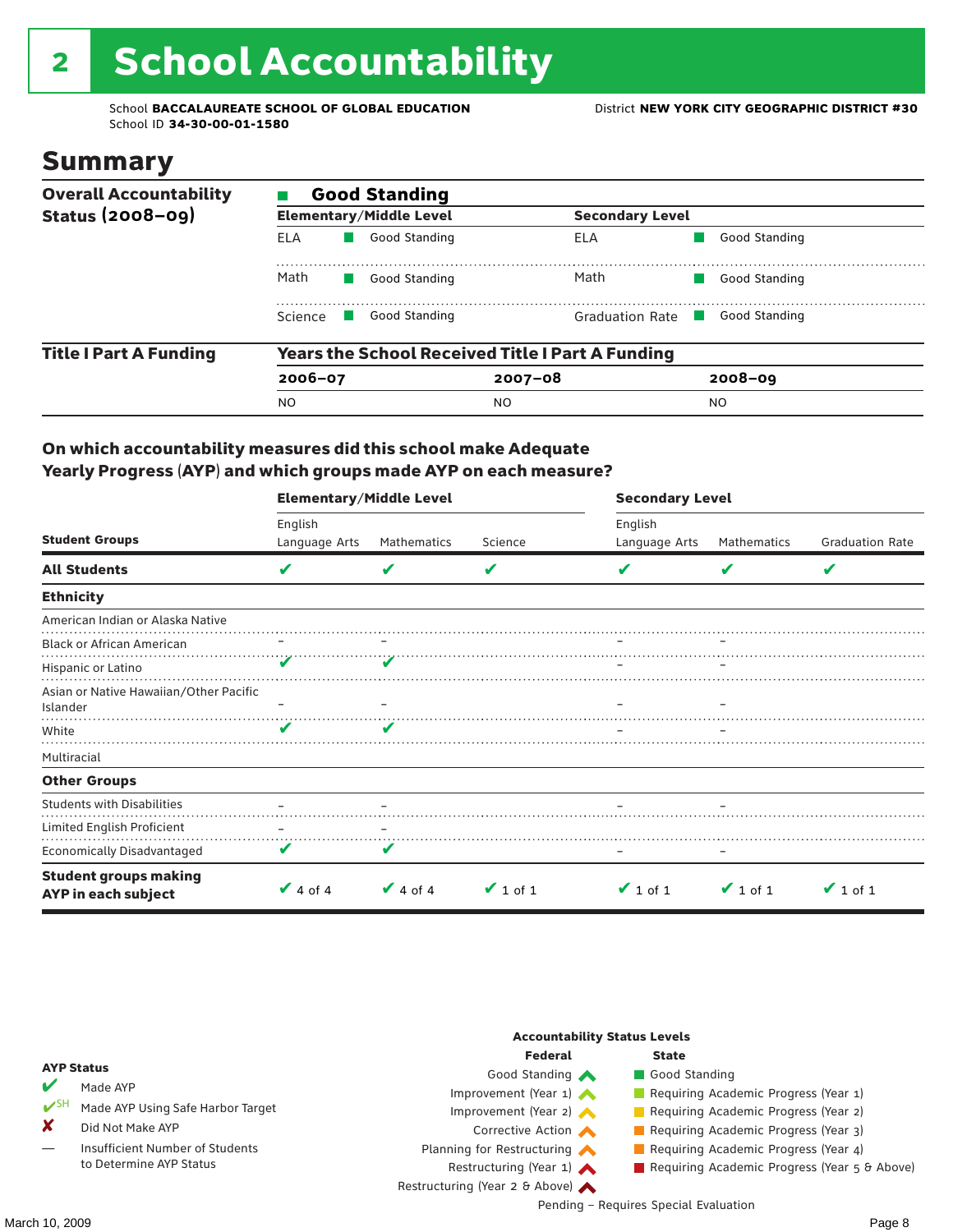## **Elementary/Middle-Level English Language Arts**

| <b>Accountability Status</b><br>for This Subject<br>$(2008 - 09)$ |        | Good Standing                                          |  |  |  |
|-------------------------------------------------------------------|--------|--------------------------------------------------------|--|--|--|
| <b>Accountability Measures</b>                                    | 4 of 4 | Student groups making AYP in English language arts     |  |  |  |
|                                                                   |        | Made AYP                                               |  |  |  |
| <b>Prospective Status</b>                                         |        | This school will be in good standing in 2009-10. [101] |  |  |  |

### How did students in each accountability group perform on **elementary/middle-level English language arts accountability measures?**

|                                                            | <b>AYP</b>                 | Participation <sup>2</sup> |            | Test Performance <sup>3</sup> |             | <b>Performance Objectives</b> |                    |         |
|------------------------------------------------------------|----------------------------|----------------------------|------------|-------------------------------|-------------|-------------------------------|--------------------|---------|
| <b>Student Group</b>                                       |                            | Met                        | Percentage | Met                           | Performance | Effective                     | Safe Harbor Target |         |
| (Total: Continuous Enrollment) <sup>1</sup>                | <b>Status</b>              | Criterion                  | Tested     | Criterion                     | Index       | AMO                           | $2007 - 08$        | 2008-09 |
| <b>All Students (146:139)</b>                              | $\boldsymbol{\mathcal{U}}$ | ✔                          | 100%       | ✔                             | 188         | 124                           |                    |         |
| <b>Ethnicity</b>                                           |                            |                            |            |                               |             |                               |                    |         |
| American Indian or Alaska Native<br>(0:0)                  |                            |                            |            |                               |             |                               |                    |         |
| <b>Black or African American</b><br>(11:11)                |                            |                            |            |                               |             |                               |                    |         |
| Hispanic or Latino (47:44)                                 | V                          | V                          | 100%       | V                             | 182         | 118                           |                    |         |
| Asian or Native Hawaiian/Other Pacific<br>Islander (25:25) |                            |                            |            |                               |             |                               |                    |         |
| White (63:59)                                              | $\boldsymbol{\mathcal{L}}$ | ✔                          | 100%       | V                             | 197         | 120                           |                    |         |
| Multiracial (0:0)                                          |                            |                            |            |                               |             |                               |                    |         |
| <b>Other Groups</b>                                        |                            |                            |            |                               |             |                               |                    |         |
| Students with Disabilities <sup>4</sup>                    |                            |                            |            |                               |             |                               |                    |         |
| (2:2)                                                      |                            |                            |            |                               |             |                               |                    |         |
| Limited English Proficient <sup>5</sup>                    |                            |                            |            |                               |             |                               |                    |         |
| (1:0)                                                      |                            |                            |            |                               |             |                               |                    |         |
| <b>Economically Disadvantaged</b><br>(80:75)               | V                          |                            | 100%       | V                             | 181         | 122                           |                    |         |
| <b>Final AYP Determination</b>                             | $\vee$ 4 of 4              |                            |            |                               |             |                               |                    |         |

#### **NOTES**

- <sup>1</sup> These data show the count of students enrolled during the test administration period (used for Participation) followed by the count of continuously enrolled tested students (used for Performance). For accountability calculations,
- students who were excused from testing for medical reasons are not included in the enrollment count. <sup>2</sup> Groups with fewer than 40 students enrolled during the test administration period are not required to meet the participation criterion. If the participation rate of a group fell below 95 percent in 2007–08, the enrollment shown is the sum of 2006–07 and 2007–08 enrollments and the percent tested is the weighted average
- of the participation rates over those two years.<br><sup>3</sup> For schools with fewer than 30 continuously enrolled tested students in the All Students group in 2007–08, data for 2006–07 and 2007–08 were combined to determine counts and PIs. For schools with 30 or more continuously enrolled students in the All Students group in 2007–08, student groups with fewer than 30
- continuously enrolled tested students are not required to meet the performance criterion. <sup>4</sup> If the school failed to make AYP solely because of the performance of students with disabilities, met the 95% participation requirement for this group, and would meet or exceed the AMO for this subject if 34 points were added to the PI, then the school is considered to have made AYP for students with disabilities.
- $5$  If the count of LEP students is equal to or greater than 30, former LEP students are also included in the performance calculations.
- ‡ This student group did not make AYP in science; therefore, it did not qualify for Safe Harbor.
- $M$  Made AYP
	- Made AYP Using Safe Harbor Target
- X Did Not Make AYP
- Insufficient Number of Students to Determine AYP Status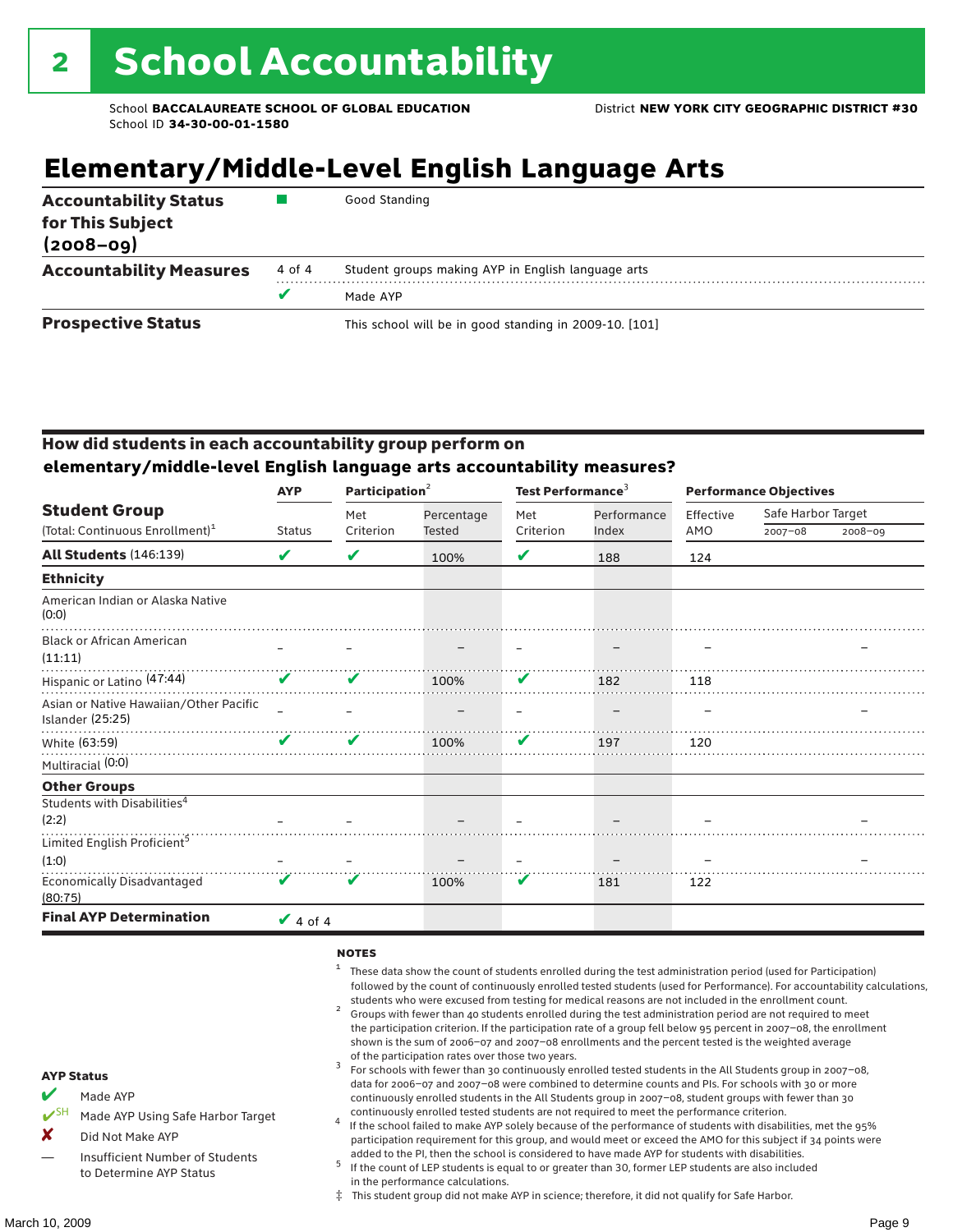## **Elementary/Middle-Level Mathematics**

| <b>Accountability Status</b><br>for This Subject<br>$(2008 - 09)$ |        | Good Standing                                          |
|-------------------------------------------------------------------|--------|--------------------------------------------------------|
| <b>Accountability Measures</b>                                    | 4 of 4 | Student groups making AYP in mathematics               |
|                                                                   |        | Made AYP                                               |
| <b>Prospective Status</b>                                         |        | This school will be in good standing in 2009-10. [101] |

### How did students in each accountability group perform on **elementary/middle-level mathematics accountability measures?**

|                                                            | <b>AYP</b>                 | Participation <sup>2</sup> |               | Test Performance <sup>3</sup> |                      | <b>Performance Objectives</b> |                    |             |
|------------------------------------------------------------|----------------------------|----------------------------|---------------|-------------------------------|----------------------|-------------------------------|--------------------|-------------|
| <b>Student Group</b>                                       |                            | Met                        | Percentage    | Met                           | Performance<br>Index | Effective                     | Safe Harbor Target |             |
| (Total: Continuous Enrollment) <sup>1</sup>                | <b>Status</b>              | Criterion                  | <b>Tested</b> | Criterion                     |                      | AMO                           | $2007 - 08$        | $2008 - 09$ |
| <b>All Students (146:140)</b>                              | $\boldsymbol{\mathcal{U}}$ | ✔                          | 100%          | ✔                             | 193                  | 93                            |                    |             |
| <b>Ethnicity</b>                                           |                            |                            |               |                               |                      |                               |                    |             |
| American Indian or Alaska Native<br>(0:0)                  |                            |                            |               |                               |                      |                               |                    |             |
| <b>Black or African American</b><br>(11:11)                |                            |                            |               |                               |                      |                               |                    |             |
| Hispanic or Latino <sup>(47:45)</sup>                      | $\boldsymbol{\mathcal{U}}$ | ✔                          | 100%          | V                             | 191                  | 88                            |                    |             |
| Asian or Native Hawaiian/Other Pacific<br>Islander (25:25) |                            |                            |               |                               |                      |                               |                    |             |
| White (63:59)                                              | ✔                          | ✔                          | 100%          | V                             | 198                  | 89                            |                    |             |
| Multiracial (0:0)                                          |                            |                            |               |                               |                      |                               |                    |             |
| <b>Other Groups</b>                                        |                            |                            |               |                               |                      |                               |                    |             |
| Students with Disabilities <sup>4</sup><br>(2:2)           |                            |                            |               |                               |                      |                               |                    |             |
| Limited English Proficient <sup>5</sup>                    |                            |                            |               |                               |                      |                               |                    |             |
| (1:1)                                                      |                            |                            |               |                               |                      |                               |                    |             |
| <b>Economically Disadvantaged</b><br>(80:75)               | V                          | V                          | 100%          | V                             | 188                  | 91                            |                    |             |
| <b>Final AYP Determination</b>                             | $\vee$ 4 of 4              |                            |               |                               |                      |                               |                    |             |

#### **NOTES**

- <sup>1</sup> These data show the count of students enrolled during the test administration period (used for Participation) followed by the count of continuously enrolled tested students (used for Performance). For accountability calculations,
- students who were excused from testing for medical reasons are not included in the enrollment count. <sup>2</sup> Groups with fewer than 40 students enrolled during the test administration period are not required to meet the participation criterion. If the participation rate of a group fell below 95 percent in 2007–08, the enrollment shown is the sum of 2006–07 and 2007–08 enrollments and the percent tested is the weighted average
- of the participation rates over those two years.<br><sup>3</sup> For schools with fewer than 30 continuously enrolled tested students in the All Students group in 2007–08, data for 2006–07 and 2007–08 were combined to determine counts and PIs. For schools with 30 or more continuously enrolled students in the All Students group in 2007–08, student groups with fewer than 30
- continuously enrolled tested students are not required to meet the performance criterion. <sup>4</sup> If the school failed to make AYP solely because of the performance of students with disabilities, met the 95% participation requirement for this group, and would meet or exceed the AMO for this subject if 34 points were added to the PI, then the school is considered to have made AYP for students with disabilities.
- $5$  If the count of LEP students is equal to or greater than 30, former LEP students are also included in the performance calculations.
- ‡ This student group did not make AYP in science; therefore, it did not qualify for Safe Harbor.
- $M$  Made AYP
	- Made AYP Using Safe Harbor Target
- X Did Not Make AYP
- Insufficient Number of Students to Determine AYP Status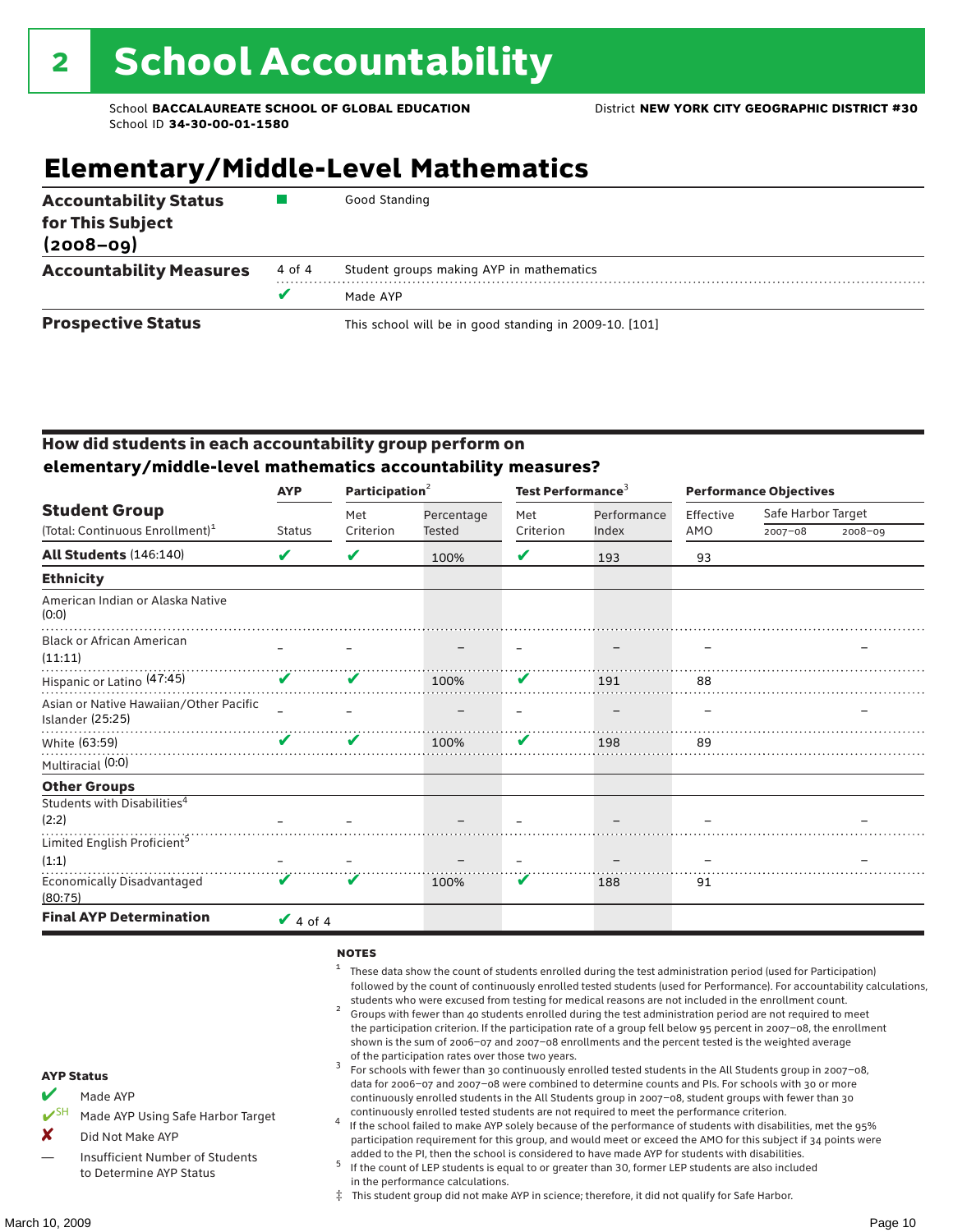## Elementary/Middle-Level Science

| <b>Accountability Status</b><br>for This Subject<br>$(2008 - 09)$ |        | Good Standing                                          |
|-------------------------------------------------------------------|--------|--------------------------------------------------------|
| <b>Accountability Measures</b>                                    | 1 of 1 | Student groups making AYP in science                   |
|                                                                   |        | Made AYP                                               |
| <b>Prospective Status</b>                                         |        | This school will be in good standing in 2009-10. [101] |

### How did students in each accountability group perform on elementary/middle-level science accountability measures?

|                                                                                                                                                                            | <b>AYP</b>    |                                                              | Participation <sup>2</sup>                                                    |                                                            | Test Performance $^3$ |                                                                                                                                                                                                                                                                                                                                                                                                                                                                                                                                                                                                                                                                              | <b>Performance Objectives</b> |                                                                                                                                                                                                                                                                                                                                                                 |
|----------------------------------------------------------------------------------------------------------------------------------------------------------------------------|---------------|--------------------------------------------------------------|-------------------------------------------------------------------------------|------------------------------------------------------------|-----------------------|------------------------------------------------------------------------------------------------------------------------------------------------------------------------------------------------------------------------------------------------------------------------------------------------------------------------------------------------------------------------------------------------------------------------------------------------------------------------------------------------------------------------------------------------------------------------------------------------------------------------------------------------------------------------------|-------------------------------|-----------------------------------------------------------------------------------------------------------------------------------------------------------------------------------------------------------------------------------------------------------------------------------------------------------------------------------------------------------------|
| <b>Student Group</b><br>(Total: Continuous Enrollment) <sup>1</sup>                                                                                                        |               | Safe Harbor<br><b>Status Oualification</b>                   | Met<br>Criterion                                                              | Percentage<br>Tested                                       | Met<br>Criterion      | Performance<br>Index                                                                                                                                                                                                                                                                                                                                                                                                                                                                                                                                                                                                                                                         | State<br>Standard             | Progress Target<br>2007-08 2008-09                                                                                                                                                                                                                                                                                                                              |
| <b>All Students (75:73)</b>                                                                                                                                                | V             | Oualified                                                    | $\checkmark$                                                                  | 100%                                                       | V                     | 181                                                                                                                                                                                                                                                                                                                                                                                                                                                                                                                                                                                                                                                                          | 100                           |                                                                                                                                                                                                                                                                                                                                                                 |
| <b>Ethnicity</b>                                                                                                                                                           |               |                                                              |                                                                               |                                                            |                       |                                                                                                                                                                                                                                                                                                                                                                                                                                                                                                                                                                                                                                                                              |                               |                                                                                                                                                                                                                                                                                                                                                                 |
| American Indian or Alaska Native<br>(0:0)                                                                                                                                  |               |                                                              |                                                                               |                                                            |                       |                                                                                                                                                                                                                                                                                                                                                                                                                                                                                                                                                                                                                                                                              |                               |                                                                                                                                                                                                                                                                                                                                                                 |
| <b>Black or African American</b><br>(8:8)                                                                                                                                  |               |                                                              |                                                                               |                                                            |                       |                                                                                                                                                                                                                                                                                                                                                                                                                                                                                                                                                                                                                                                                              |                               |                                                                                                                                                                                                                                                                                                                                                                 |
| Hispanic or Latino (27:26)                                                                                                                                                 |               |                                                              |                                                                               |                                                            |                       |                                                                                                                                                                                                                                                                                                                                                                                                                                                                                                                                                                                                                                                                              |                               |                                                                                                                                                                                                                                                                                                                                                                 |
| Asian or Native Hawaiian/Other Pacific<br>Islander (8:8)                                                                                                                   |               |                                                              |                                                                               |                                                            |                       |                                                                                                                                                                                                                                                                                                                                                                                                                                                                                                                                                                                                                                                                              |                               |                                                                                                                                                                                                                                                                                                                                                                 |
| White (32:31)                                                                                                                                                              |               | Oualified                                                    |                                                                               |                                                            | ✔                     | 200                                                                                                                                                                                                                                                                                                                                                                                                                                                                                                                                                                                                                                                                          | 100                           |                                                                                                                                                                                                                                                                                                                                                                 |
| Multiracial (0:0)                                                                                                                                                          |               |                                                              |                                                                               |                                                            |                       |                                                                                                                                                                                                                                                                                                                                                                                                                                                                                                                                                                                                                                                                              |                               |                                                                                                                                                                                                                                                                                                                                                                 |
| <b>Other Groups</b>                                                                                                                                                        |               |                                                              |                                                                               |                                                            |                       |                                                                                                                                                                                                                                                                                                                                                                                                                                                                                                                                                                                                                                                                              |                               |                                                                                                                                                                                                                                                                                                                                                                 |
| <b>Students with Disabilities</b><br>(1:1)                                                                                                                                 |               |                                                              |                                                                               |                                                            |                       |                                                                                                                                                                                                                                                                                                                                                                                                                                                                                                                                                                                                                                                                              |                               |                                                                                                                                                                                                                                                                                                                                                                 |
| Limited English Proficient <sup>4</sup><br>(0:0)                                                                                                                           |               |                                                              |                                                                               |                                                            |                       |                                                                                                                                                                                                                                                                                                                                                                                                                                                                                                                                                                                                                                                                              |                               |                                                                                                                                                                                                                                                                                                                                                                 |
| <b>Economically Disadvantaged</b><br>(50:49)                                                                                                                               |               | Qualified                                                    | V                                                                             | 100%                                                       | V                     | 176                                                                                                                                                                                                                                                                                                                                                                                                                                                                                                                                                                                                                                                                          | 100                           |                                                                                                                                                                                                                                                                                                                                                                 |
| <b>Final AYP Determination</b>                                                                                                                                             | $\vee$ 1 of 1 |                                                              |                                                                               |                                                            |                       |                                                                                                                                                                                                                                                                                                                                                                                                                                                                                                                                                                                                                                                                              |                               |                                                                                                                                                                                                                                                                                                                                                                 |
| <b>AYP Status</b><br>V<br>Made AYP<br>$V^{SH}$<br>Made AYP Using Safe Harbor Target<br>×<br>Did Not Make AYP<br>Insufficient Number of Students<br>to Determine AYP Status |               | <b>NOTES</b><br>$\mathbf{1}$<br>$\overline{\mathbf{c}}$<br>3 | participation rates over those two years.<br>in the performance calculations. | were combined to determine counts and performance indices. |                       | These data show the count of students enrolled during the test administration period (used for Participation)<br>students who were excused from testing for medical reasons are not included in the enrollment count.<br>Groups with fewer than 40 students enrolled during the test administration period are not required to meet<br>the participation criterion. If the participation rate of a group fell below 80 percent in 2007-08, the enrollment<br>shown is the sum of 2006-07 and 2007-08 enrollments and the percent tested is the weighted average of the<br>If the count of LEP students is equal to or greater than 30, former LEP students are also included |                               | followed by the count of continuously enrolled tested students (used for Performance). For accountability calculations,<br>Groups with fewer than 30 continuously enrolled tested students are not required to meet the performance criterion.<br>For schools with fewer than 30 continuously enrolled tested students in 2007-08, data for 2006-07 and 2007-08 |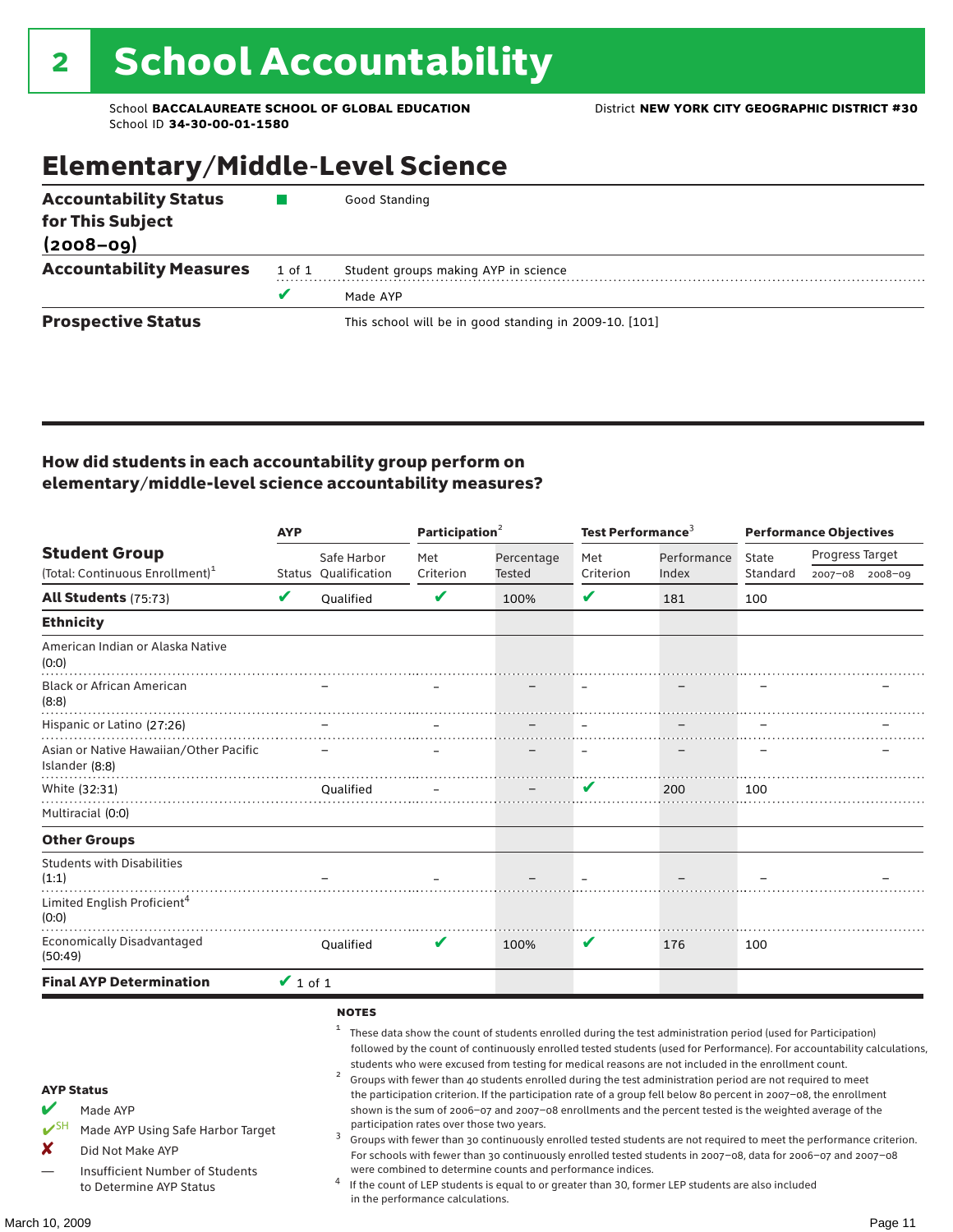## **Secondary-Level English Language Arts**

| <b>Accountability Status</b><br>for This Subject<br>$(2008 - 09)$ |        | Good Standing                                          |
|-------------------------------------------------------------------|--------|--------------------------------------------------------|
| <b>Accountability Measures</b>                                    | 1 of 1 | Student groups making AYP in English language arts     |
|                                                                   |        | Made AYP                                               |
| <b>Prospective Status</b>                                         |        | This school will be in good standing in 2009-10. [101] |

### How did students in each accountability group perform on **secondary-level English language arts accountability measures?**

|                                                                  | <b>AYP</b>    | Participation $2$ |                      | Test Performance <sup>3</sup> |             | <b>Performance Objectives</b> |                    |             |
|------------------------------------------------------------------|---------------|-------------------|----------------------|-------------------------------|-------------|-------------------------------|--------------------|-------------|
| <b>Student Group</b>                                             |               | Met               | Percentage<br>Tested | Met                           | Performance | Effective                     | Safe Harbor Target |             |
| (12th Graders: 2004 Cohort) <sup>1</sup>                         | <b>Status</b> | Criterion         |                      | Criterion                     | Index       | AMO                           | $2007 - 08$        | $2008 - 09$ |
| All Students (58:55)                                             | V             | V                 | 100%                 | V                             | 200         | 152                           |                    |             |
| <b>Ethnicity</b>                                                 |               |                   |                      |                               |             |                               |                    |             |
| American Indian or Alaska Native<br>(0:0)                        |               |                   |                      |                               |             |                               |                    |             |
| <b>Black or African American</b><br>(19:18)                      |               |                   |                      |                               |             |                               |                    |             |
| 1.3.1.0/<br>Hispanic or Latino (9:8)<br>Hispanic or Latino (9:8) |               |                   |                      |                               |             |                               |                    |             |
| Asian or Native Hawaiian/Other Pacific<br>Islander (12:12)       |               |                   |                      |                               |             |                               |                    |             |
| White (18:17)                                                    |               |                   |                      |                               |             |                               |                    |             |
| Multiracial (0:0)                                                |               |                   |                      |                               |             |                               |                    |             |
| <b>Other Groups</b>                                              |               |                   |                      |                               |             |                               |                    |             |
| <b>Students with Disabilities</b><br>(2:2)                       |               |                   |                      |                               |             |                               |                    |             |
| Limited English Proficient <sup>4</sup>                          |               |                   |                      |                               |             |                               |                    |             |
| (0:0)                                                            |               |                   |                      |                               |             |                               |                    |             |
| <b>Economically Disadvantaged</b>                                |               |                   |                      |                               |             |                               |                    |             |
| (25:24)                                                          |               |                   |                      |                               |             |                               |                    |             |
| <b>Final AYP Determination</b>                                   | $\vee$ 1 of 1 |                   |                      |                               |             |                               |                    |             |

|                                 | <b>NOTES</b>                                                                                 |
|---------------------------------|----------------------------------------------------------------------------------------------|
|                                 | <sup>1</sup> These data show the count of 12th gra<br>in the 2004 cohort (used for Performar |
|                                 | Groups with fewer than 40 students in                                                        |
| <b>AYP Status</b>               | If the participation rate of a group fell                                                    |
| $\mathcal{L}$ and $\mathcal{L}$ | and 2007-08 Grade 12 enrollments are                                                         |



✔SH Made AYP Using Safe Harbor Target

X Did Not Make AYP

- Insufficient Number of Students to Determine AYP Status
- 1 ders in 2007–08 (used for Participation) followed by the count of students nce).<br>1 the 12th grade are not required to meet the participation criterion.
- below 95 percent in 2007–08, the enrollment shown is the sum of 2006–07 ad the percent tested is the weighted average of the participation rates over those two years.  $3$  For schools with fewer than 30 students in the 2004 cohort, data for 2003 and 2004 cohort members were
- combined to determine counts and PIs. For schools with 30 or more students in the 2004 cohort in the All Students
- group, groups with fewer than 30 students in the 2004 cohort are not required to meet the performance criterion. <sup>4</sup> If the count of LEP students is equal to or greater than 30, former LEP students are also included in the performance calculations.
- ‡ This student group did not make AYP in graduation rate; therefore, it did not qualify for Safe Harbor.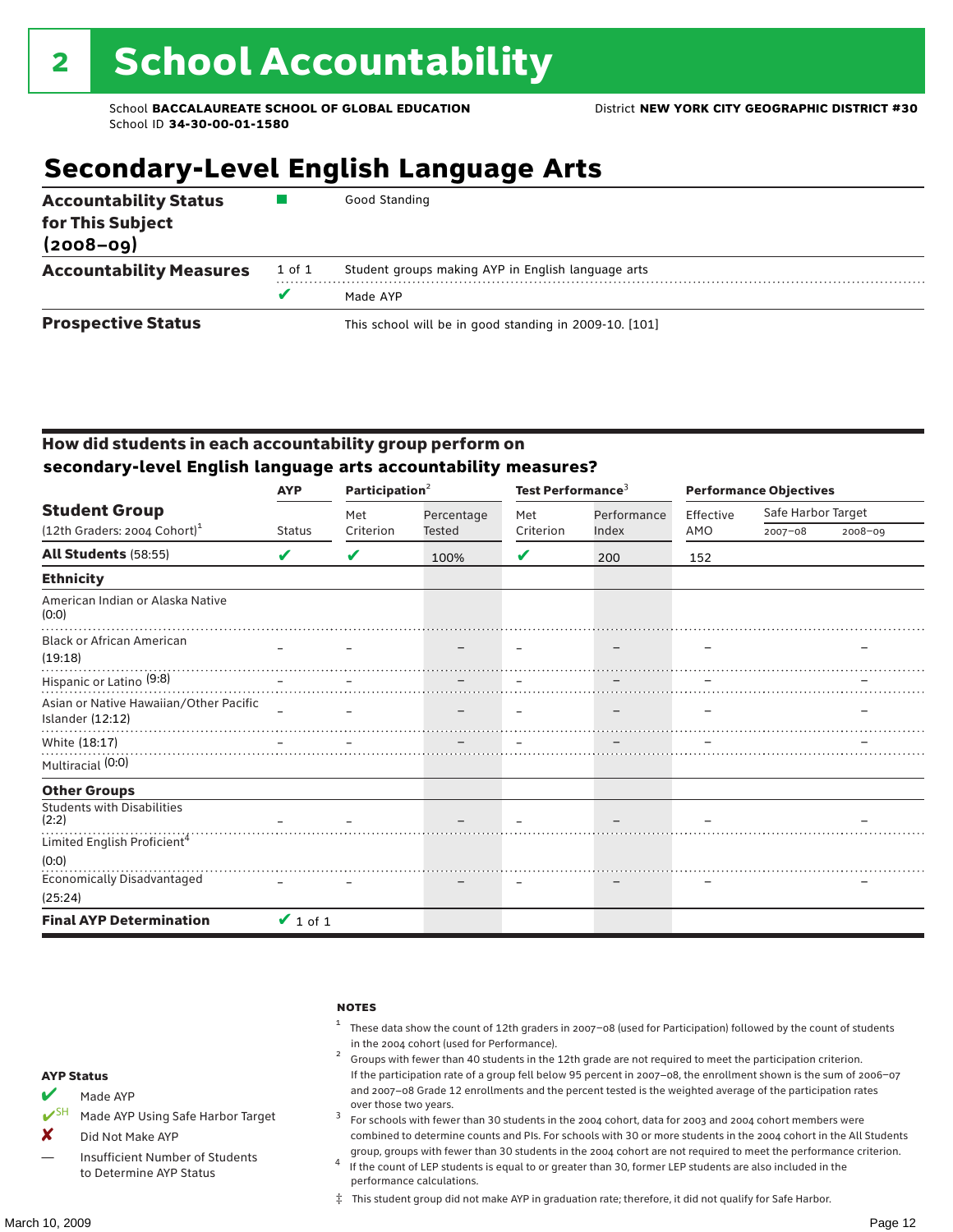## **Secondary-Level Mathematics**

| <b>Accountability Status</b><br>for This Subject<br>$(2008 - 09)$ |        | Good Standing                                          |
|-------------------------------------------------------------------|--------|--------------------------------------------------------|
| <b>Accountability Measures</b>                                    | 1 of 1 | Student groups making AYP in mathematics               |
|                                                                   |        | Made AYP                                               |
| <b>Prospective Status</b>                                         |        | This school will be in good standing in 2009-10. [101] |

### How did students in each accountability group perform on **secondary-level mathematics accountability measures?**

|                                                                  | <b>AYP</b>    | Participation $2$ |            | Test Performance <sup>3</sup> |             | <b>Performance Objectives</b> |                    |             |
|------------------------------------------------------------------|---------------|-------------------|------------|-------------------------------|-------------|-------------------------------|--------------------|-------------|
| <b>Student Group</b>                                             |               | Met               | Percentage | Met                           | Performance | Effective                     | Safe Harbor Target |             |
| $(12th$ Graders: 2004 Cohort) <sup>1</sup>                       | <b>Status</b> | Criterion         | Tested     | Criterion                     | Index       | AMO                           | $2007 - 08$        | $2008 - 09$ |
| <b>All Students (58:55)</b>                                      | ✔             | V                 | 100%       | V                             | 200         | 146                           |                    |             |
| <b>Ethnicity</b>                                                 |               |                   |            |                               |             |                               |                    |             |
| American Indian or Alaska Native<br>(0:0)                        |               |                   |            |                               |             |                               |                    |             |
| <b>Black or African American</b><br>(19:18)                      |               |                   |            |                               |             |                               |                    |             |
| 1.3.1.0/<br>Hispanic or Latino (9:8)<br>Hispanic or Latino (9:8) |               |                   |            |                               |             |                               |                    |             |
| Asian or Native Hawaiian/Other Pacific<br>Islander (12:12)       |               |                   |            |                               |             |                               |                    |             |
| White (18:17)                                                    |               |                   |            |                               |             |                               |                    |             |
| Multiracial (0:0)                                                |               |                   |            |                               |             |                               |                    |             |
| <b>Other Groups</b>                                              |               |                   |            |                               |             |                               |                    |             |
| <b>Students with Disabilities</b><br>(2:2)                       |               |                   |            |                               |             |                               |                    |             |
| Limited English Proficient <sup>4</sup>                          |               |                   |            |                               |             |                               |                    |             |
| (0:0)<br><b>Economically Disadvantaged</b>                       |               |                   |            |                               |             |                               |                    |             |
| (25:24)                                                          |               |                   |            |                               |             |                               |                    |             |
| <b>Final AYP Determination</b>                                   | $\vee$ 1 of 1 |                   |            |                               |             |                               |                    |             |

|                                                    | <b>NOTES</b>                                                                                                      |
|----------------------------------------------------|-------------------------------------------------------------------------------------------------------------------|
|                                                    | These data show the count of 12th graders in 2007-08 (used for Participation) followed by the count of students   |
|                                                    | in the 2004 cohort (used for Performance).                                                                        |
|                                                    | Groups with fewer than 40 students in the 12th grade are not required to meet the participation criterion.        |
| <b>AYP Status</b>                                  | If the participation rate of a group fell below 95 percent in 2007–08, the enrollment shown is the sum of 2006–07 |
| $\overline{\mathbf{v}}$<br>$M \cap A \cap \Lambda$ | and 2007-08 Grade 12 enrollments and the percent tested is the weighted average of the participation rates        |



✔SH Made AYP Using Safe Harbor Target

X Did Not Make AYP

Insufficient Number of Students to Determine AYP Status

### over those two years.  $3$  For schools with fewer than 30 students in the 2004 cohort, data for 2003 and 2004 cohort members were combined to determine counts and PIs. For schools with 30 or more students in the 2004 cohort in the All Students

group, groups with fewer than 30 students in the 2004 cohort are not required to meet the performance criterion. <sup>4</sup> If the count of LEP students is equal to or greater than 30, former LEP students are also included in the performance calculations.

‡ This student group did not make AYP in graduation rate; therefore, it did not qualify for Safe Harbor.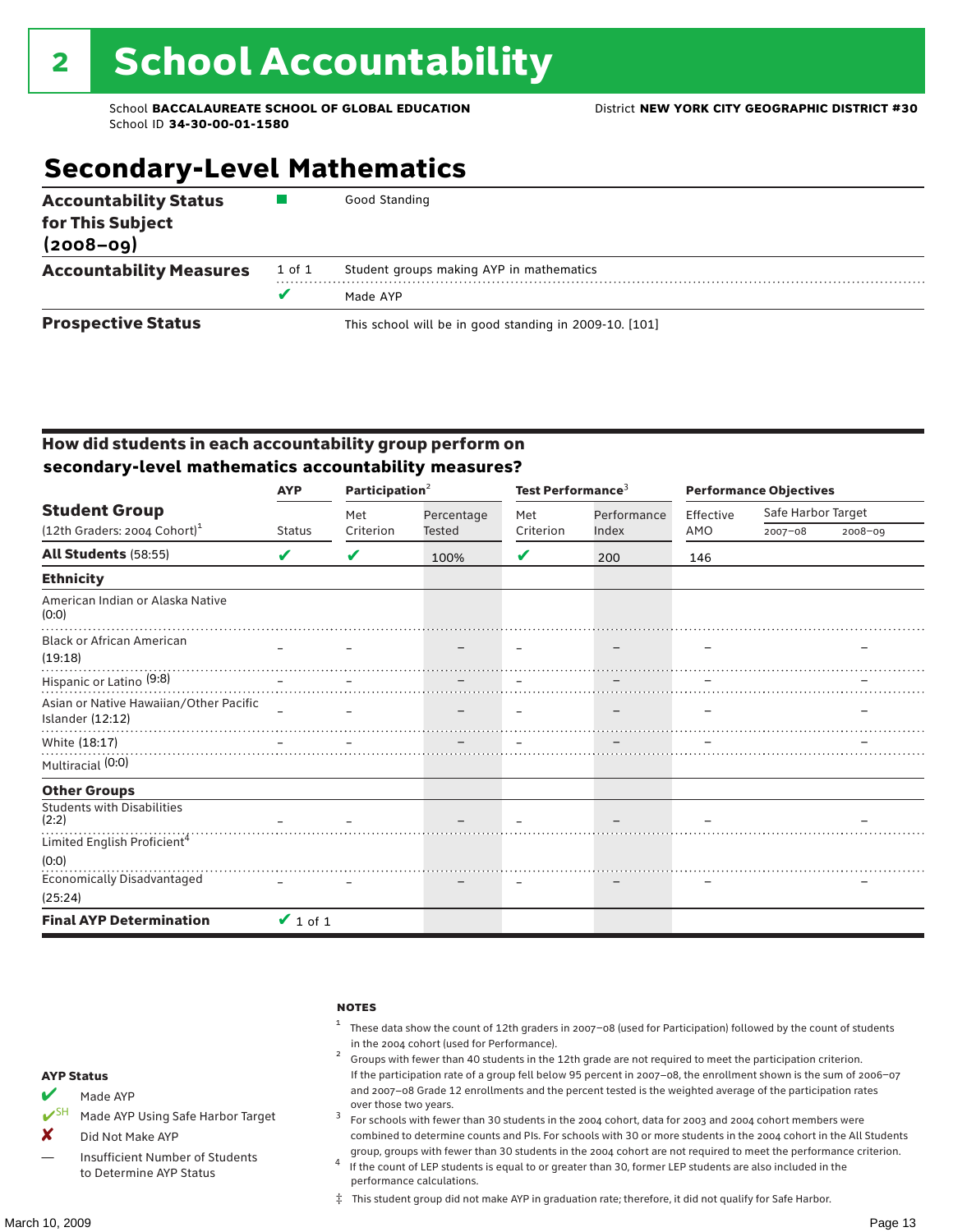# 2 School Accountability

School **BACCALAUREATE SCHOOL OF GLOBAL EDUCATION** District **NEW YORK CITY GEOGRAPHIC DISTRICT #30** School ID **34-30-00-01-1580**

## Graduation Rate

| <b>Accountability Status</b><br>for This Indicator<br>$(2008 - 09)$ |        | Good Standing                                          |
|---------------------------------------------------------------------|--------|--------------------------------------------------------|
| <b>Accountability Measures</b>                                      | 1 of 1 | Student groups making AYP in graduation rate           |
|                                                                     | v      | Made AYP                                               |
| <b>Prospective Status</b>                                           |        | This school will be in good standing in 2009-10. [101] |

### How did students in each accountability group perform on graduation rate accountability measures?

|                                                            |               | <b>Graduation</b> |                   | <b>Objectives</b> |         |                 |  |
|------------------------------------------------------------|---------------|-------------------|-------------------|-------------------|---------|-----------------|--|
| <b>Student Group</b>                                       |               | Met               | Graduation        | State             |         | Progress Target |  |
| (Cohort Count) <sup>1</sup>                                | <b>AYP</b>    | Criterion         | Rate <sup>2</sup> | Standard          | 2007-08 | 2008-09         |  |
| All Students (50)                                          | $\checkmark$  | V                 | 94%               | 55%               |         |                 |  |
| <b>Ethnicity</b>                                           |               |                   |                   |                   |         |                 |  |
| American Indian or<br>Alaska Native (0)                    |               |                   |                   |                   |         |                 |  |
| <b>Black or African</b><br>American (14)                   |               |                   |                   |                   |         |                 |  |
| Hispanic or<br>Latino (11)                                 |               |                   |                   |                   |         |                 |  |
| Asian or Native<br>Hawaiian/Other<br>Pacific Islander (14) |               |                   |                   |                   |         |                 |  |
| White (11)                                                 |               |                   |                   |                   |         |                 |  |
| Multiracial (0)                                            |               |                   |                   |                   |         |                 |  |
| <b>Other Groups</b>                                        |               |                   |                   |                   |         |                 |  |
| Students with<br>Disabilities (1)                          |               |                   |                   |                   |         |                 |  |
| Limited English<br>Proficient <sup>3</sup> $(0)$           |               |                   |                   |                   |         |                 |  |
| Economically<br>Disadvantaged (31)                         |               | V                 | 94%               | 55%               |         |                 |  |
| <b>Final AYP</b><br><b>Determination</b>                   | $\vee$ 1 of 1 |                   |                   |                   |         |                 |  |

#### **NOTES**

<sup>1</sup> Graduation-rate total cohort differs from the accountability cohort in that the graduation-rate total cohort includes students who left school prior to BEDS day of the fourth year after first entering

grade 9 and students who enrolled after BEDS day of the fourth year after first entering grade 9.<br>
<sup>2</sup> Percentage of the 2003 cohort that earned a local or Regents diploma by August 31, 2007.<br>
<sup>3</sup> If the count of LEP stud in the performance calculations.

### Graduation Rate Information

For a school or a district to make AYP in graduation rate, the percentage of 2003 graduation-rate total cohort members earning a local or Regents diploma by August 31, 2007 for the "All Students" group must equal or exceed the Graduation-Rate Standard or the Graduation-Rate Progress Target for 2007–08.

The Graduation Rate Standard is the criterion value that represents a minimally satisfactory percentage of cohort members earning a local diploma. The State Graduation-Rate Standard for the 2003 cohort is 55 percent. The Commissioner may raise the Graduation-Rate Standard at his discretion in future years.

The 2007–08 Graduation-Rate Progress Target is calculated by adding one point to the percentage of the 2002 cohort earning a local or Regents diploma by August 31, 2006. The 2008–09 Graduation-Rate Progress Target is calculated by adding one point to the percentage of the 2003 cohort earning a local or Regents diploma by August 31, 2007. This target is provided for each group whose percentage earning a local or Regents diploma by August 31, 2007 is below the Graduation-Rate Standard in 2007–08 (55%). Groups with fewer than 30 cohort members are not subject to this criterion.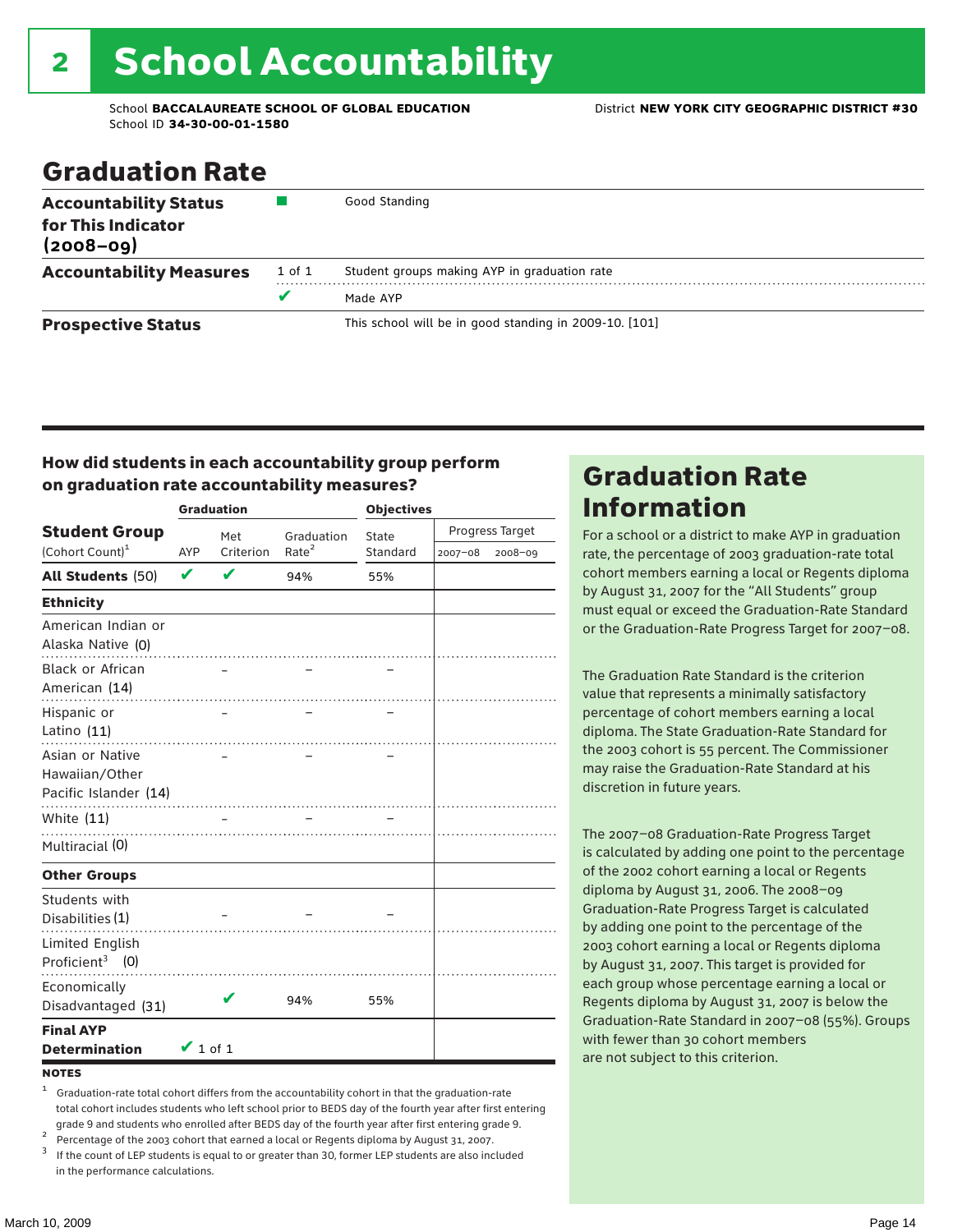### Summary of 2007–08 School Performance

Performance on the State assessments in English language arts, mathematics, and science at the elementary and middle levels is reported in terms of mean scores and the percentage of tested students scoring at or above Level 2, Level 3, and Level 4. Performance on the State assessments in ELA and mathematics at the secondary level is reported in terms of the percentage of students in a cohort scoring at these levels.

|                              |      | Percentage of students that<br>scored at or above Level 3 |      | Total<br>Tested      |
|------------------------------|------|-----------------------------------------------------------|------|----------------------|
| <b>English Language Arts</b> | 0%   | 50%                                                       | 100% |                      |
| Grade 7                      | 99%  |                                                           |      | 70                   |
| Grade 8                      | 79%  |                                                           |      | 75                   |
| <b>Mathematics</b>           |      |                                                           |      |                      |
| Grade 7                      | 100% |                                                           |      | 71                   |
| Grade 8                      | 87%  |                                                           |      | 75                   |
|                              |      | Percentage of students that<br>scored at or above Level 3 |      | 2004 Total<br>Cohort |
| <b>Secondary Level</b>       | 0%   | 50%                                                       | 100% |                      |
| English                      | 100% |                                                           |      | 56                   |
| <b>Mathematics</b>           | 100% |                                                           |      | 56                   |

### About the Performance Level Descriptors

#### Level 1: Not Meeting Learning Standards.

Student performance does not demonstrate an understanding of the content expected in the subject and grade level.

#### Level 2: Partially Meeting Learning Standards.

Student performance demonstrates a partial understanding of the content expected in the subject and grade level.

#### Level 3: Meeting Learning Standards.

Student performance demonstrates an understanding of the content expected in the subject and grade level.

#### Level 4: Meeting Learning Standards with Distinction.

Student performance demonstrates a thorough understanding of the content expected in the subject and grade level.

### How are Need/Resource Capacity (N/RC) categories determined?

Districts are divided into high, average, and low need categories based on their ability to meet the special needs of their students with local resources. Districts in the high need category are subdivided into four categories based on enrollment size and, in some cases, number of students per square mile. More information about the categories can be found in the *Report to the Governor and the Legislature on the Educational Status of the State's Schools* at www.emsc.nysed.gov/irts.

#### What are Similar Schools?

In this section, this school's performance is compared with that of similar schools.

Within each N/RC category, the Department identifies Similar Schools: schools that serve similar students and have similar resources. Each school report card compares the school's performance with that of similar schools. The following factors are considered in grouping schools: a) the grade level served by the school and b) rates of student poverty and limited English proficiency. Student poverty levels are indicated by determining the percentage of children in each school who participate in the free-lunch program. By combining these factors, a measure of student need is created and used to place schools into relatively low (lowest quartile), relatively high (highest quartile), and typical (mid-range) groups.

### This School's Similar Schools Group: **71**

All schools in this group are middle level schools in New York City.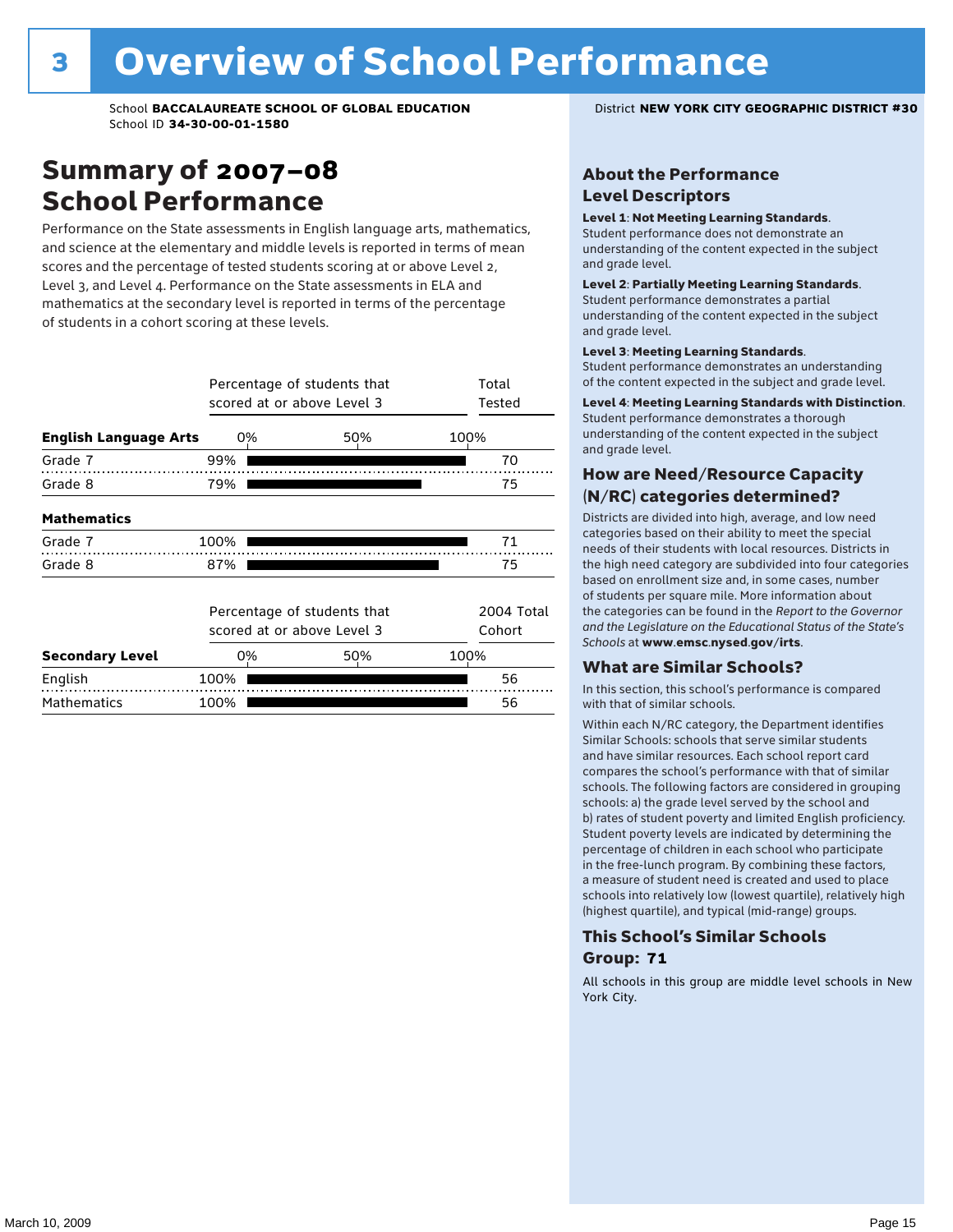## **This School's Results in Grade 7 English Language Arts**

|                                       |        | <b>This School</b>  |                                 |           | <b>Similar Schools</b> |                                 |                                 |
|---------------------------------------|--------|---------------------|---------------------------------|-----------|------------------------|---------------------------------|---------------------------------|
|                                       |        |                     | Percentage scoring at level(s): |           |                        | Percentage scoring at level(s): |                                 |
|                                       |        | $2 - 4$             | $3 - 4$                         | 4         | $2 - 4$                | $3 - 4$                         | 4                               |
| 2008 Mean Score: 692                  | Range: | 600-790             | 650-790                         | 712-790   |                        |                                 |                                 |
| 2007 Mean Score: 672                  | 100%   | 100% 99%            | 99%<br>81%                      |           | 99%                    | 84%                             |                                 |
| $\blacksquare$ 2007-08<br>$2006 - 07$ |        |                     |                                 | 14%<br>8% |                        |                                 | 5%                              |
| Number of Tested Students:            |        | 71<br>70            | 69<br>58                        | 6<br>10   |                        |                                 |                                 |
|                                       |        | 2007-08 School Year |                                 |           |                        | 2006-07 School Year             |                                 |
| <b>Results by</b>                     |        | Total               | Percentage scoring at level(s): |           | Total                  |                                 | Percentage scoring at level(s): |

|                                                    | τοται  |         | Percentage scoring at level(s): |     | τοται         |         | Percentage scoring at level(s): |     |
|----------------------------------------------------|--------|---------|---------------------------------|-----|---------------|---------|---------------------------------|-----|
| <b>Student Group</b>                               | Tested | $2 - 4$ | $3 - 4$                         | 4   | <b>Tested</b> | $2 - 4$ | $3 - 4$                         | 4   |
| <b>All Students</b>                                | 70     | 100%    | 99%                             | 14% | 72            | 99%     | 81%                             | 8%  |
| Female                                             | 34     | 100%    | 100%                            | 21% | 39            | 100%    | 90%                             | 10% |
| Male                                               | 36     | 100%    | 97%                             | 8%  | 33            | 97%     | 70%                             | 6%  |
| American Indian or Alaska Native                   |        |         |                                 |     |               |         |                                 |     |
| Black or African American                          | 3      |         |                                 |     | 11            | 100%    | 64%                             | 0%  |
| Hispanic or Latino                                 | 19     | 100%    | 95%                             | 5%  | 26            | 96%     | 73%                             | 4%  |
| Asian or Native Hawaiian/Other<br>Pacific Islander | 17     |         |                                 |     | 7             | 100%    | 86%                             | 14% |
| White                                              | 31     | 100%    | 100%                            | 23% | 28            | 100%    | 93%                             | 14% |
| Multiracial                                        |        |         |                                 |     |               |         |                                 |     |
| Small Group Totals                                 | 20     | 100%    | 100%                            | 10% |               |         |                                 |     |
| <b>General-Education Students</b>                  | 69     |         |                                 |     | 72            | 99%     | 81%                             | 8%  |
| <b>Students with Disabilities</b>                  | 1      |         |                                 |     |               |         |                                 |     |
| English Proficient                                 | 70     | 100%    | 99%                             | 14% | 71            |         |                                 |     |
| Limited English Proficient                         |        |         |                                 |     | 1             |         |                                 |     |
| Economically Disadvantaged                         | 30     | 100%    | 97%                             | 13% | 48            | 98%     | 81%                             | 4%  |
| Not Disadvantaged                                  | 40     | 100%    | 100%                            | 15% | 24            | 100%    | 79%                             | 17% |
| Migrant                                            |        |         |                                 |     |               |         |                                 |     |
| Not Migrant                                        | 70     | 100%    | 99%                             | 14% | 72            | 99%     | 81%                             | 8%  |

**NOTES** 

The – symbol indicates that data for a group of students have been suppressed. If a group has fewer than five students,<br>data for that group and the next smallest group(s) are suppressed to protect the privacy of individual

| <b>Other</b>                                                                                         | 2007-08 School Year |                                        |         |     | 2006-07 School Year |                                        |         |     |  |
|------------------------------------------------------------------------------------------------------|---------------------|----------------------------------------|---------|-----|---------------------|----------------------------------------|---------|-----|--|
| <b>Assessments</b>                                                                                   | Total<br>Tested     | Number scoring at level(s):<br>$2 - 4$ | $3 - 4$ | 4   | Total<br>Tested     | Number scoring at level(s):<br>$2 - 4$ | $3 - 4$ |     |  |
| New York State Alternate Assessment<br>(NYSAA): Grade 7 Equivalent                                   |                     |                                        |         |     |                     |                                        |         |     |  |
| New York State English as a Second<br>Language Achievement Test (NYSESLAT) <sup>+</sup> :<br>Grade 7 |                     | N/A                                    | N/A     | N/A | 0                   | N/A                                    | N/A     | N/A |  |

† These counts represent recently arrived LEP students who used the NYSESLAT to fulfill the English language arts participation requirement.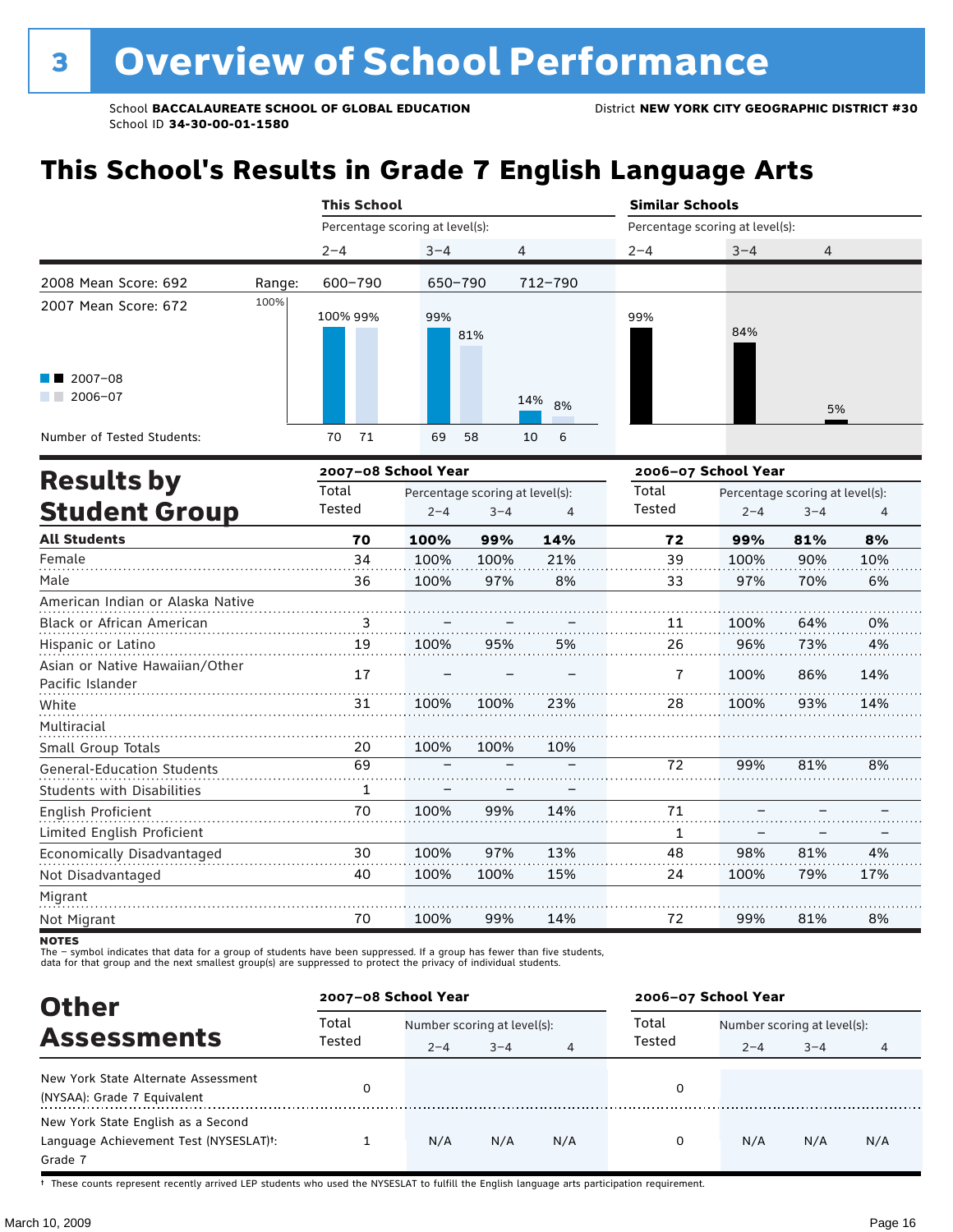## **This School's Results in Grade 7 Mathematics**

|                                                                      |        | <b>This School</b>              |             |                | <b>Similar Schools</b> |                                                                                                                                 |     |
|----------------------------------------------------------------------|--------|---------------------------------|-------------|----------------|------------------------|---------------------------------------------------------------------------------------------------------------------------------|-----|
|                                                                      |        | Percentage scoring at level(s): |             |                |                        | Percentage scoring at level(s):                                                                                                 |     |
|                                                                      |        | $2 - 4$                         | $3 - 4$     | $\overline{4}$ | $2 - 4$                | $3 - 4$                                                                                                                         | 4   |
| 2008 Mean Score: 711                                                 | Range: | 611-800                         | 650-800     | 693-800        |                        |                                                                                                                                 |     |
| 2007 Mean Score: 676<br>$\blacksquare$ 2007-08<br>2006-07<br>a sa Ba | 100%   | 100%100%                        | 100%<br>85% | 82%<br>28%     | 99%                    | 91%                                                                                                                             | 45% |
| Number of Tested Students:                                           |        | 72<br>71                        | 71<br>61    | 58<br>- 20     |                        |                                                                                                                                 |     |
|                                                                      |        |                                 |             |                |                        | $\mathbf{a} \cdot \mathbf{b} \cdot \mathbf{c} = \mathbf{c} \cdot \mathbf{b} \cdot \mathbf{c} \cdot \mathbf{b} \cdot \mathbf{c}$ |     |

|                                                    |        | 2007-08 School Year |                                 |     |               | 2006-07 School Year |                                 |     |
|----------------------------------------------------|--------|---------------------|---------------------------------|-----|---------------|---------------------|---------------------------------|-----|
| <b>Results by</b>                                  | Total  |                     | Percentage scoring at level(s): |     | Total         |                     | Percentage scoring at level(s): |     |
| <b>Student Group</b>                               | Tested | $2 - 4$             | $3 - 4$                         | 4   | <b>Tested</b> | $2 - 4$             | $3 - 4$                         | 4   |
| <b>All Students</b>                                | 71     | 100%                | 100%                            | 82% | 72            | 100%                | 85%                             | 28% |
| Female                                             | 34     | 100%                | 100%                            | 76% | 39            | 100%                | 90%                             | 31% |
| Male                                               | 37     | 100%                | 100%                            | 86% | 33            | 100%                | 79%                             | 24% |
| American Indian or Alaska Native                   |        |                     |                                 |     |               |                     |                                 |     |
| <b>Black or African American</b>                   | 3      |                     |                                 |     | 11            | 100%                | 73%                             | 0%  |
| Hispanic or Latino                                 | 20     | 100%                | 100%                            | 70% | 26            | 100%                | 85%                             | 19% |
| Asian or Native Hawaiian/Other<br>Pacific Islander | 17     |                     |                                 |     | 7             | 100%                | 71%                             | 29% |
| White                                              | 31     | 100%                | 100%                            | 84% | 28            | 100%                | 93%                             | 46% |
| Multiracial                                        |        |                     |                                 |     |               |                     |                                 |     |
| Small Group Totals                                 | 20     | 100%                | 100%                            | 90% |               |                     |                                 |     |
| <b>General-Education Students</b>                  | 70     |                     |                                 |     | 72            | 100%                | 85%                             | 28% |
| <b>Students with Disabilities</b>                  | 1      |                     |                                 |     |               |                     |                                 |     |
| English Proficient                                 | 70     |                     |                                 |     | 71            |                     |                                 |     |
| Limited English Proficient                         | 1      |                     |                                 |     | 1             |                     |                                 |     |
| Economically Disadvantaged                         | 30     | 100%                | 100%                            | 73% | 48            | 100%                | 83%                             | 23% |
| Not Disadvantaged                                  | 41     | 100%                | 100%                            | 88% | 24            | 100%                | 88%                             | 38% |
| Migrant                                            |        |                     |                                 |     |               |                     |                                 |     |
| Not Migrant                                        | 71     | 100%                | 100%                            | 82% | 72            | 100%                | 85%                             | 28% |

**NOTES** 

The – symbol indicates that data for a group of students have been suppressed. If a group has fewer than five students,<br>data for that group and the next smallest group(s) are suppressed to protect the privacy of individual

| <b>Other</b><br><b>Assessments</b><br>New York State Alternate Assessment<br>(NYSAA): Grade 7 Equivalent | 2007-08 School Year |                             |         |  | 2006-07 School Year |                             |         |  |  |
|----------------------------------------------------------------------------------------------------------|---------------------|-----------------------------|---------|--|---------------------|-----------------------------|---------|--|--|
|                                                                                                          | Total               | Number scoring at level(s): |         |  | Total               | Number scoring at level(s): |         |  |  |
|                                                                                                          | Tested              | $2 - 4$                     | $3 - 4$ |  | Tested              | $2 - 4$                     | $3 - 4$ |  |  |
|                                                                                                          |                     |                             |         |  | 0                   |                             |         |  |  |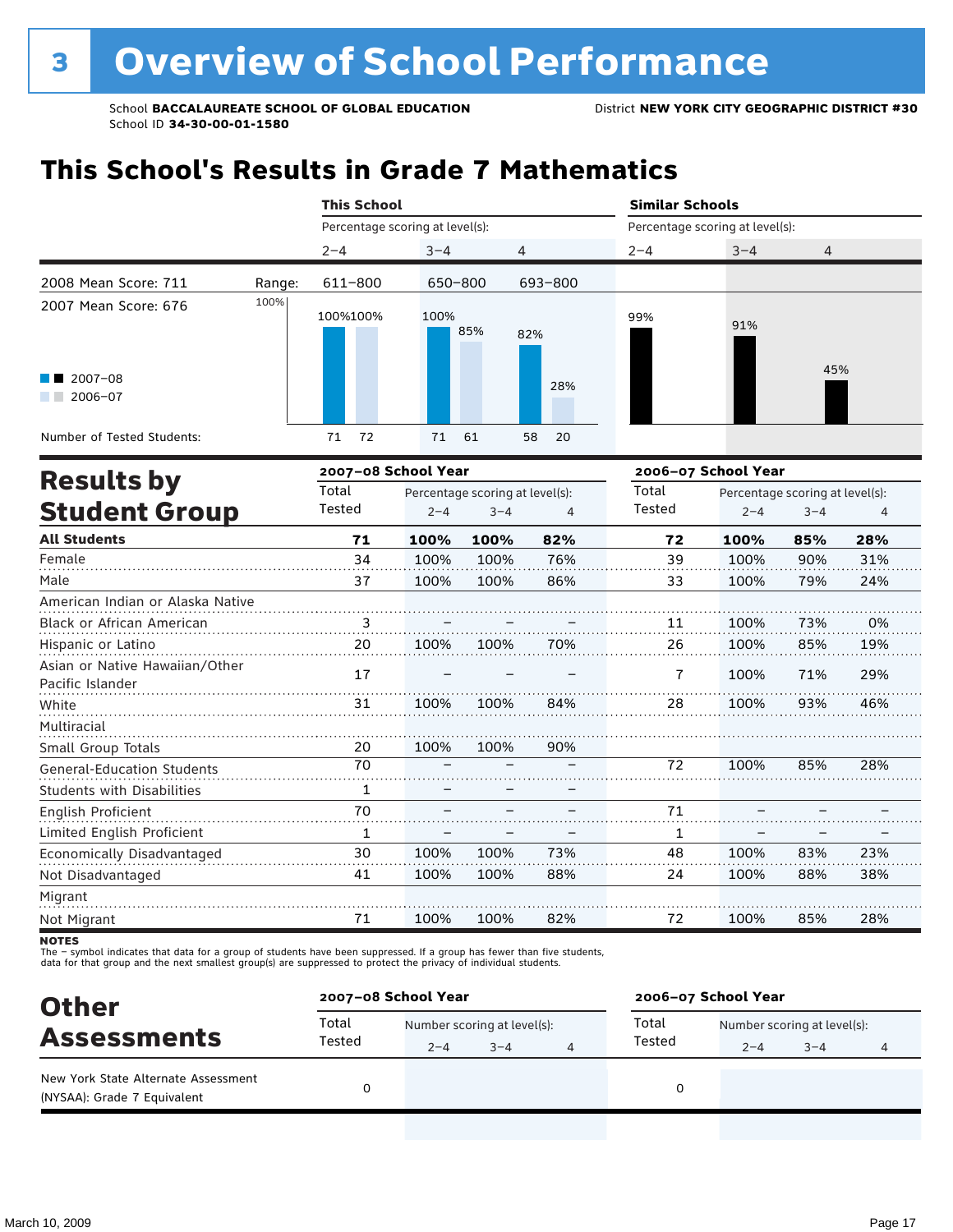## **This School's Results in Grade 8 English Language Arts**

|                                                           |        | <b>This School</b>              |                                 |         | <b>Similar Schools</b> |                                 |                                 |
|-----------------------------------------------------------|--------|---------------------------------|---------------------------------|---------|------------------------|---------------------------------|---------------------------------|
|                                                           |        | Percentage scoring at level(s): |                                 |         |                        | Percentage scoring at level(s): |                                 |
|                                                           |        | $2 - 4$                         | $3 - 4$                         | 4       | $2 - 4$                | $3 - 4$                         | 4                               |
| 2008 Mean Score: 675                                      | Range: | 602-790                         | 650-790                         | 715-790 |                        |                                 |                                 |
| 2007 Mean Score: 686<br>$\blacksquare$ 2007-08<br>2006-07 | 100%   | 100%100%                        | 94%<br>79%                      | 8% 13%  | 98%                    | 72%                             | 9%                              |
| Number of Tested Students:                                |        | 90<br>75                        | 59<br>85                        | 6<br>12 |                        |                                 |                                 |
| <b>Results by</b>                                         |        | 2007-08 School Year             |                                 |         |                        | 2006-07 School Year             |                                 |
|                                                           |        | Total                           | Percentage scoring at level(s). |         | Total                  |                                 | Percentage scoring at level(s). |

| <b>Results by</b>                                  | Total  |         | Percentage scoring at level(s): |     | Total  |         | Percentage scoring at level(s): |     |
|----------------------------------------------------|--------|---------|---------------------------------|-----|--------|---------|---------------------------------|-----|
| <b>Student Group</b>                               | Tested | $2 - 4$ | $3 - 4$                         | 4   | Tested | $2 - 4$ | $3 - 4$                         | 4   |
| <b>All Students</b>                                | 75     | 100%    | 79%                             | 8%  | 90     | 100%    | 94%                             | 13% |
| Female                                             | 43     | 100%    | 86%                             | 7%  | 56     | 100%    | 96%                             | 14% |
| Male                                               | 32     | 100%    | 69%                             | 9%  | 34     | 100%    | 91%                             | 12% |
| American Indian or Alaska Native                   |        |         |                                 |     |        |         |                                 |     |
| <b>Black or African American</b>                   | 8      | 100%    | 38%                             | 0%  | 13     | 100%    | 85%                             | 8%  |
| Hispanic or Latino                                 | 27     | 100%    | 74%                             | 4%  | 29     | 100%    | 93%                             | 10% |
| Asian or Native Hawaiian/Other<br>Pacific Islander | 8      | 100%    | 88%                             | 13% | 16     | 100%    | 94%                             | 6%  |
| White                                              | 32     | 100%    | 91%                             | 13% | 32     | 100%    | 100%                            | 22% |
| Multiracial                                        |        |         |                                 |     |        |         |                                 |     |
| Small Group Totals                                 |        |         |                                 |     |        |         |                                 |     |
| <b>General-Education Students</b>                  | 74     |         |                                 |     | 90     | 100%    | 94%                             | 13% |
| <b>Students with Disabilities</b>                  | 1      |         |                                 |     |        |         |                                 |     |
| English Proficient                                 | 75     | 100%    | 79%                             | 8%  | 90     | 100%    | 94%                             | 13% |
| Limited English Proficient                         |        |         |                                 |     |        |         |                                 |     |
| Economically Disadvantaged                         | 50     | 100%    | 72%                             | 6%  | 34     | 100%    | 85%                             | 0%  |
| Not Disadvantaged                                  | 25     | 100%    | 92%                             | 12% | 56     | 100%    | 100%                            | 21% |
| Migrant                                            |        |         |                                 |     |        |         |                                 |     |
| Not Migrant                                        | 75     | 100%    | 79%                             | 8%  | 90     | 100%    | 94%                             | 13% |
|                                                    |        |         |                                 |     |        |         |                                 |     |

NOTES<br>The – symbol indicates that data for a group of students have been suppressed. If a group has fewer than five students,<br>data for that group and the next smallest group(s) are suppressed to protect the privacy of indi

| <b>Other</b>                                                                            | 2007-08 School Year |                                                                  |     |     | 2006-07 School Year |                             |         |     |
|-----------------------------------------------------------------------------------------|---------------------|------------------------------------------------------------------|-----|-----|---------------------|-----------------------------|---------|-----|
| <b>Assessments</b>                                                                      | Total               | Number scoring at level(s):<br>Tested<br>$3 - 4$<br>$2 - 4$<br>4 |     |     |                     | Number scoring at level(s): |         |     |
| New York State Alternate Assessment<br>(NYSAA): Grade 8 Equivalent                      |                     |                                                                  |     |     | Tested<br>0         | $2 - 4$                     | $3 - 4$ | 4   |
| New York State English as a Second<br>Language Achievement Test (NYSESLAT)t:<br>Grade 8 |                     | N/A                                                              | N/A | N/A | O                   | N/A                         | N/A     | N/A |

† These counts represent recently arrived LEP students who used the NYSESLAT to fulfill the English language arts participation requirement.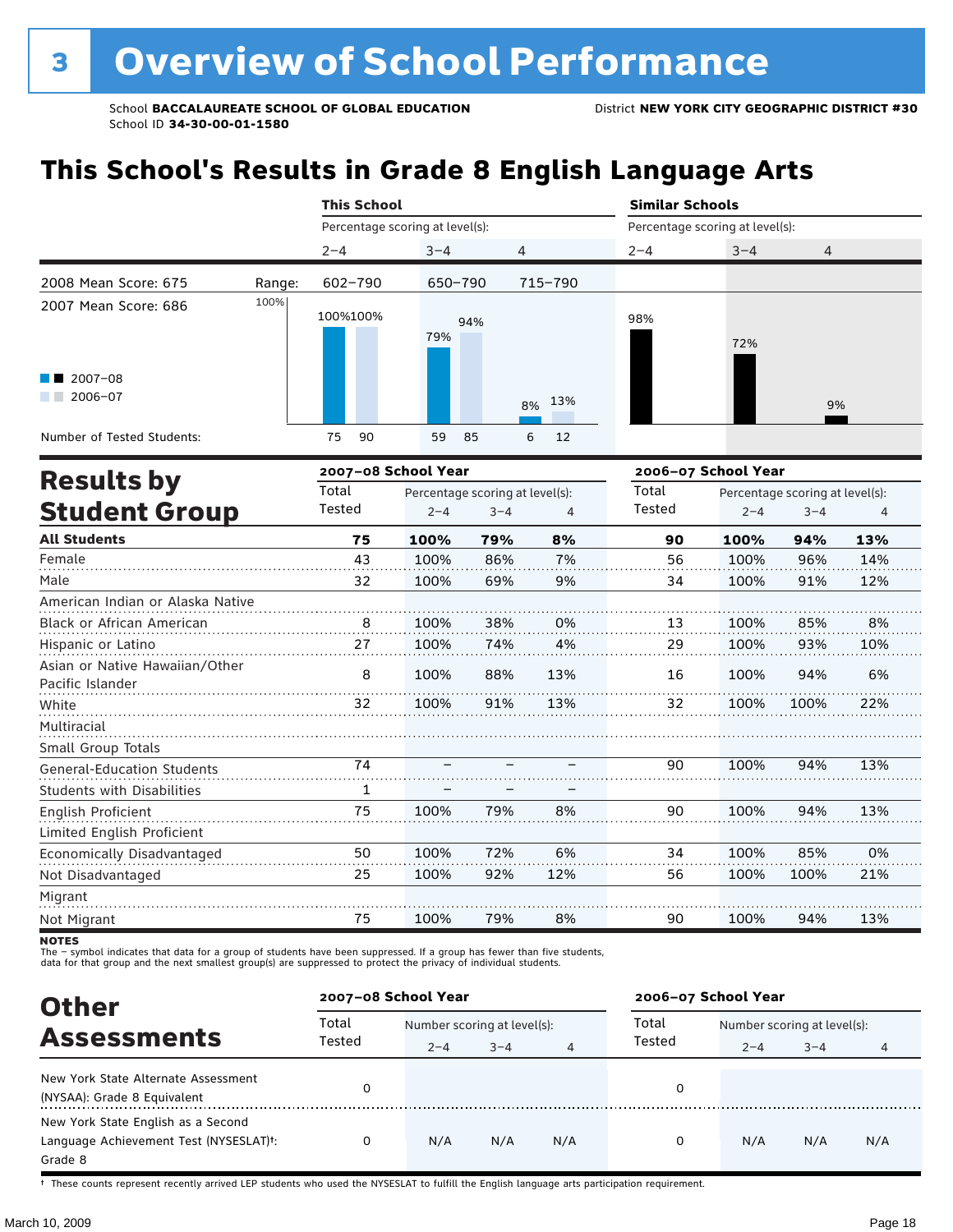## **This School's Results in Grade 8 Mathematics**

|                                                           |        | <b>This School</b>              |                                 |          | <b>Similar Schools</b> |                                 |                                 |
|-----------------------------------------------------------|--------|---------------------------------|---------------------------------|----------|------------------------|---------------------------------|---------------------------------|
|                                                           |        | Percentage scoring at level(s): |                                 |          |                        | Percentage scoring at level(s): |                                 |
|                                                           |        | $2 - 4$                         | $3 - 4$                         | 4        | $2 - 4$                | $3 - 4$                         | 4                               |
| 2008 Mean Score: 680                                      | Range: | 616-775                         | 650-775                         | 701-775  |                        |                                 |                                 |
| 2007 Mean Score: 684<br>$\blacksquare$ 2007-08<br>2006-07 | 100%   | 100%100%                        | 94%<br>87%                      | 23% 18%  | 98%                    | 84%                             | 32%                             |
| Number of Tested Students:                                |        | 89<br>75                        | 65<br>-84                       | 16<br>17 |                        |                                 |                                 |
| <b>Results by</b>                                         |        | 2007-08 School Year             |                                 |          |                        | 2006-07 School Year             |                                 |
|                                                           |        | Total                           | Percentage scoring at level(s). |          | Total                  |                                 | Percentage scoring at level(s). |

| IICANILA NY                                        | Total  |         | Percentage scoring at level(s): |     | Total  |         | Percentage scoring at level(s): |                |
|----------------------------------------------------|--------|---------|---------------------------------|-----|--------|---------|---------------------------------|----------------|
| <b>Student Group</b>                               | Tested | $2 - 4$ | $3 - 4$                         | 4   | Tested | $2 - 4$ | $3 - 4$                         | $\overline{4}$ |
| <b>All Students</b>                                | 75     | 100%    | 87%                             | 23% | 89     | 100%    | 94%                             | 18%            |
| Female                                             | 43     | 100%    | 84%                             | 23% | 55     | 100%    | 96%                             | 18%            |
| Male                                               | 32     | 100%    | 91%                             | 22% | 34     | 100%    | 91%                             | 18%            |
| American Indian or Alaska Native                   |        |         |                                 |     |        |         |                                 |                |
| Black or African American                          | 8      | 100%    | 63%                             | 0%  | 13     | 100%    | 77%                             | 15%            |
| Hispanic or Latino                                 | 27     | 100%    | 85%                             | 15% | 29     | 100%    | 97%                             | 17%            |
| Asian or Native Hawaiian/Other<br>Pacific Islander | 8      | 100%    | 75%                             | 50% | 16     | 100%    | 94%                             | 25%            |
| White                                              | 32     | 100%    | 97%                             | 28% | 31     | 100%    | 100%                            | 16%            |
| Multiracial                                        |        |         |                                 |     |        |         |                                 |                |
| Small Group Totals                                 |        |         |                                 |     |        |         |                                 |                |
| <b>General-Education Students</b>                  | 74     |         |                                 |     | 89     | 100%    | 94%                             | 18%            |
| <b>Students with Disabilities</b>                  | 1      |         |                                 |     |        |         |                                 |                |
| English Proficient                                 | 75     | 100%    | 87%                             | 23% | 89     | 100%    | 94%                             | 18%            |
| Limited English Proficient                         |        |         |                                 |     |        |         |                                 |                |
| Economically Disadvantaged                         | 50     | 100%    | 82%                             | 18% | 34     | 100%    | 91%                             | 12%            |
| Not Disadvantaged                                  | 25     | 100%    | 96%                             | 32% | 55     | 100%    | 96%                             | 22%            |
| Migrant                                            |        |         |                                 |     |        |         |                                 |                |
| Not Migrant                                        | 75     | 100%    | 87%                             | 23% | 89     | 100%    | 94%                             | 18%            |

**NOTES** 

The – symbol indicates that data for a group of students have been suppressed. If a group has fewer than five students,<br>data for that group and the next smallest group(s) are suppressed to protect the privacy of individual

| <b>Other</b><br><b>Assessments</b>                                 | 2007-08 School Year |                             |         |  | 2006-07 School Year |                             |         |   |  |
|--------------------------------------------------------------------|---------------------|-----------------------------|---------|--|---------------------|-----------------------------|---------|---|--|
|                                                                    | Total<br>Tested     | Number scoring at level(s): |         |  | Total               | Number scoring at level(s): |         |   |  |
|                                                                    |                     | $2 - 4$                     | $3 - 4$ |  | Tested              | $2 - 4$                     | $3 - 4$ | 4 |  |
| New York State Alternate Assessment<br>(NYSAA): Grade 8 Equivalent |                     |                             |         |  |                     |                             |         |   |  |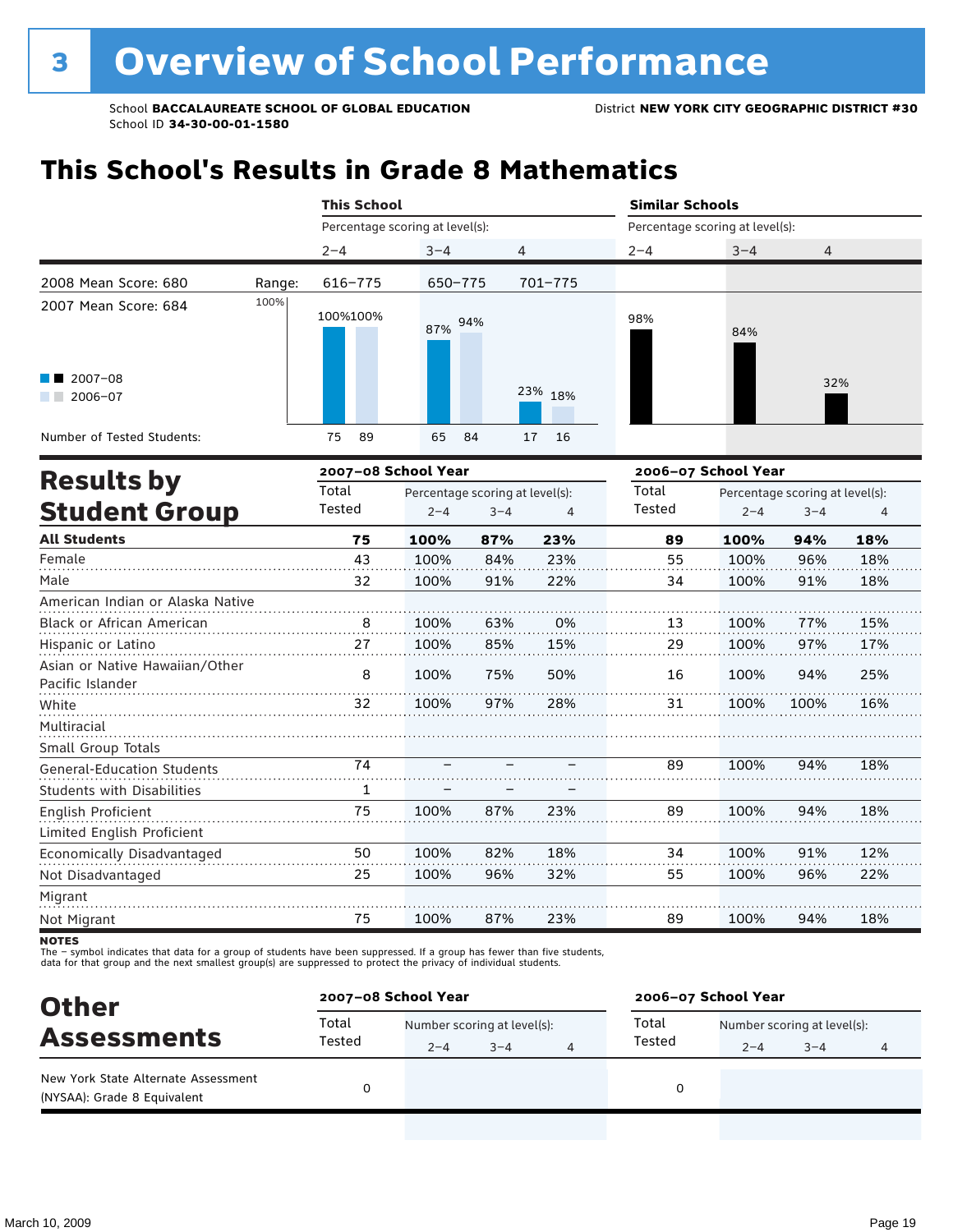## **This School's Results in Grade 8 Science**

|                                                    | <b>This School</b> |                                 |                                 | <b>Similar Schools</b> |                                 |                                 |  |  |
|----------------------------------------------------|--------------------|---------------------------------|---------------------------------|------------------------|---------------------------------|---------------------------------|--|--|
|                                                    |                    | Percentage scoring at level(s): |                                 |                        | Percentage scoring at level(s): |                                 |  |  |
|                                                    | $2 - 4$            | $3 - 4$                         | 4                               | $2 - 4$                | $3 - 4$                         | $\overline{4}$                  |  |  |
|                                                    |                    |                                 |                                 |                        |                                 |                                 |  |  |
| 100%                                               | 95% 97%            | 96%<br>87%                      |                                 | 97%                    | 80%                             |                                 |  |  |
| 2007-08<br>$2006 - 07$<br><b>Contract Contract</b> |                    |                                 | 25% 20%                         |                        |                                 | 29%                             |  |  |
| Number of Tested Students:                         | 71<br>88           | 65<br>87                        | 19<br>18                        |                        |                                 |                                 |  |  |
| <b>Results by</b>                                  |                    | 2007-08 School Year             |                                 |                        | 2006-07 School Year             |                                 |  |  |
|                                                    | Total              |                                 | Percentage scoring at level(s): | Total                  |                                 | Percentage scoring at level(s): |  |  |
| <b>Student Group</b>                               | Tested             | $2 - 4$                         | $3 - 4$<br>$\overline{4}$       | Tested                 | $2 - 4$                         | $3 - 4$<br>4                    |  |  |
| <b>All Students</b>                                |                    |                                 |                                 |                        |                                 |                                 |  |  |
| Female<br>Male                                     |                    |                                 |                                 |                        |                                 |                                 |  |  |
| American Indian or Alaska Native                   |                    |                                 |                                 |                        |                                 |                                 |  |  |
| Black or African American                          |                    |                                 |                                 |                        |                                 |                                 |  |  |
| Hispanic or Latino                                 |                    |                                 |                                 |                        |                                 |                                 |  |  |
| Asian or Native Hawaiian/Other                     |                    |                                 |                                 |                        |                                 |                                 |  |  |
| Pacific Islander                                   |                    |                                 |                                 |                        |                                 |                                 |  |  |
| White                                              |                    |                                 |                                 |                        |                                 |                                 |  |  |
| Multiracial                                        |                    |                                 |                                 |                        |                                 |                                 |  |  |
| Small Group Totals                                 |                    |                                 |                                 |                        |                                 |                                 |  |  |
| <b>General-Education Students</b>                  |                    |                                 |                                 |                        |                                 |                                 |  |  |
| <b>Students with Disabilities</b>                  |                    |                                 |                                 |                        |                                 |                                 |  |  |
| English Proficient<br>Limited English Proficient   |                    |                                 |                                 |                        |                                 |                                 |  |  |
| Economically Disadvantaged                         |                    |                                 |                                 |                        |                                 |                                 |  |  |
| Not Disadvantaged                                  |                    |                                 |                                 |                        |                                 |                                 |  |  |
| Migrant                                            |                    |                                 |                                 |                        |                                 |                                 |  |  |
| Not Migrant                                        |                    |                                 |                                 |                        |                                 |                                 |  |  |
| <b>NOTES</b>                                       |                    |                                 |                                 |                        |                                 |                                 |  |  |

NOTES<br>The – symbol indicates that data for a group of students have been suppressed. If a group has fewer than five students,

data for that group and the next smallest group(s) are suppressed to protect the privacy of individual students.

| <b>Other</b>                                                       |        | 2007-08 School Year         |         |    | 2006-07 School Year |                             |         |    |  |
|--------------------------------------------------------------------|--------|-----------------------------|---------|----|---------------------|-----------------------------|---------|----|--|
| <b>Assessments</b>                                                 | Total  | Number scoring at level(s): |         |    | Total               | Number scoring at level(s): |         |    |  |
|                                                                    | Tested | $2 - 4$                     | $3 - 4$ |    | Tested              | $2 - 4$                     | $3 - 4$ | 4  |  |
| New York State Alternate Assessment<br>(NYSAA): Grade 8 Equivalent |        |                             |         |    |                     |                             |         |    |  |
| <b>Regents Science</b>                                             | 75     | 71                          | 65      | 19 | 91                  | 88                          | 87      | 18 |  |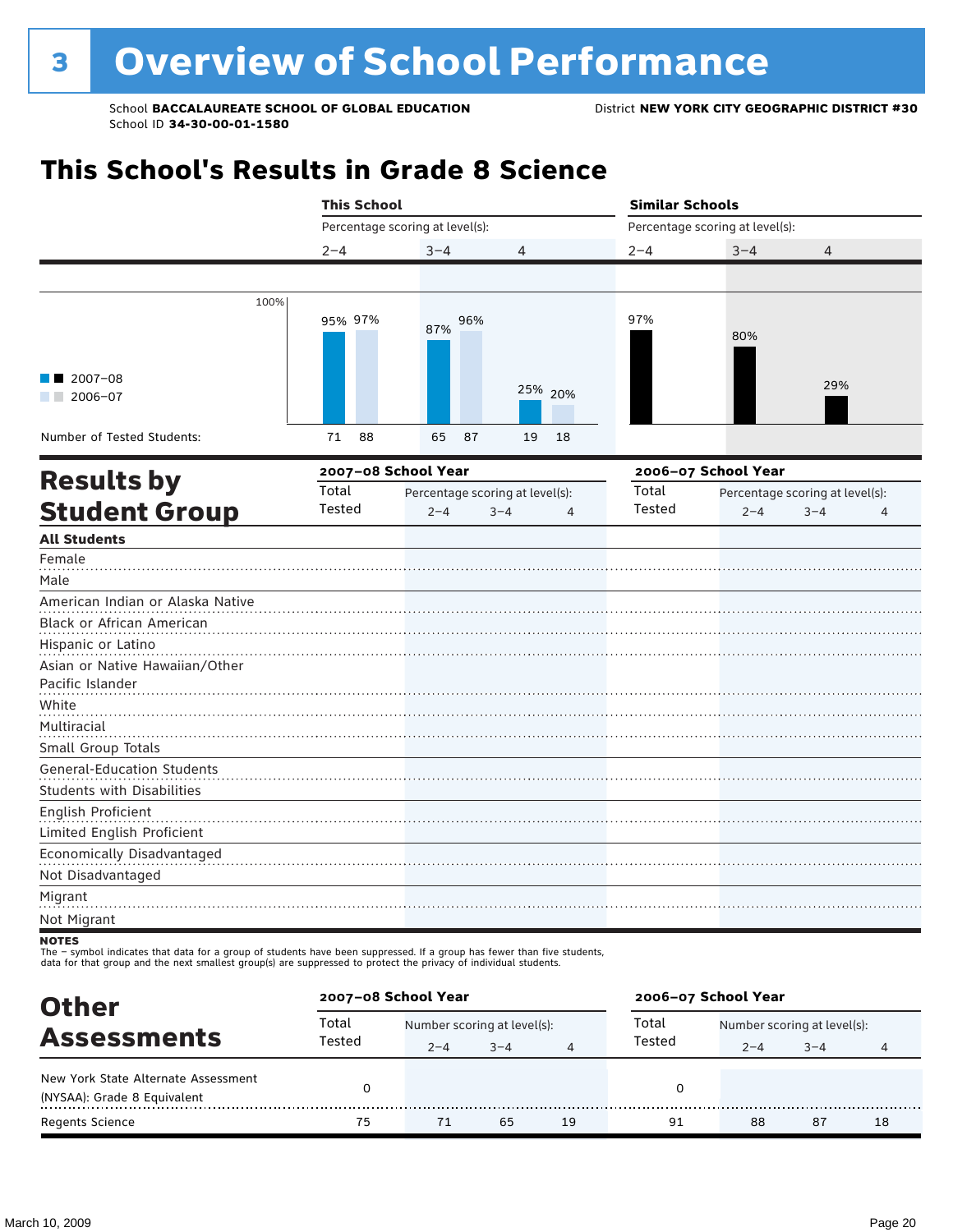# <sup>3</sup> Overview of School Performance

School **BACCALAUREATE SCHOOL OF GLOBAL EDUCATION** District **NEW YORK CITY GEOGRAPHIC DISTRICT #30** School ID **34-30-00-01-1580**

## **This School's Total Cohort\* Results in Secondary-Level English after Four Years of Instruction**

|                                             | <b>This School</b>              |          |                | <b>Similar Schools</b>          |         |                |  |
|---------------------------------------------|---------------------------------|----------|----------------|---------------------------------|---------|----------------|--|
|                                             | Percentage scoring at level(s): |          |                | Percentage scoring at level(s): |         |                |  |
|                                             | $2 - 4$                         | $3 - 4$  | $\overline{4}$ | $2 - 4$                         | $3 - 4$ | $\overline{4}$ |  |
| 100%<br><b>1</b> 2004 Cohort<br>2003 Cohort | 100% 98%                        | 100% 98% | 73% 77%        | 92%                             | 88%     | 40%            |  |

| <b>Results by</b>                                  | 2004 Cohort |                                 |         |     | 2003 Cohort** |                                 |         |                |  |
|----------------------------------------------------|-------------|---------------------------------|---------|-----|---------------|---------------------------------|---------|----------------|--|
|                                                    | Number      | Percentage scoring at level(s): |         |     | Number        | Percentage scoring at level(s): |         |                |  |
| <b>Student Group</b>                               | of Students | $2 - 4$                         | $3 - 4$ | 4   | of Students   | $2 - 4$                         | $3 - 4$ | $\overline{4}$ |  |
| <b>All Students</b>                                | 56          | 100%                            | 100%    | 73% | 53            | 98%                             | 98%     | 77%            |  |
| Female                                             | 38          | 100%                            | 100%    | 79% | 35            | 100%                            | 100%    | 74%            |  |
| Male                                               | 18          | 100%                            | 100%    | 61% | 18            | 94%                             | 94%     | 83%            |  |
| American Indian or Alaska Native                   |             |                                 |         |     |               |                                 |         |                |  |
| Black or African American                          | 18          | 100%                            | 100%    | 72% | 15            | 100%                            | 100%    | 87%            |  |
| Hispanic or Latino                                 | 9           | 100%                            | 100%    | 44% | 13            | 92%                             | 92%     | 77%            |  |
| Asian or Native Hawaiian/Other<br>Pacific Islander | 12          | 100%                            | 100%    | 75% | 14            | 100%                            | 100%    | 57%            |  |
| White                                              | 17          | 100%                            | 100%    | 88% | 11            | 100%                            | 100%    | 91%            |  |
| Multiracial                                        |             |                                 |         |     |               |                                 |         |                |  |
| Small Group Totals                                 |             |                                 |         |     |               |                                 |         |                |  |
| <b>General-Education Students</b>                  | 54          |                                 |         |     | 52            |                                 |         |                |  |
| <b>Students with Disabilities</b>                  | 2           |                                 |         |     | 1             |                                 |         |                |  |
| English Proficient                                 | 56          | 100%                            | 100%    | 73% | 53            | 98%                             | 98%     | 77%            |  |
| Limited English Proficient                         |             |                                 |         |     |               |                                 |         |                |  |
| Economically Disadvantaged                         | 24          | 100%                            | 100%    | 75% | 33            | 100%                            | 100%    | 70%            |  |
| Not Disadvantaged                                  | 32          | 100%                            | 100%    | 72% | 20            | 95%                             | 95%     | 90%            |  |
| Migrant                                            |             |                                 |         |     |               |                                 |         |                |  |
| Not Migrant                                        | 56          | 100%                            | 100%    | 73% |               |                                 |         |                |  |

**NOTES** 

The – symbol indicates that data for a group of students have been suppressed. If a group has fewer than five students,<br>data for that group and the next smallest group(s) are suppressed to protect the privacy of individual

| <b>Other</b><br><b>Assessments</b>                                         | 2004 Cohort           |         |                                        | 2003 Cohort           |         |                                        |  |  |  |
|----------------------------------------------------------------------------|-----------------------|---------|----------------------------------------|-----------------------|---------|----------------------------------------|--|--|--|
|                                                                            | Number<br>of Students | $2 - 4$ | Number scoring at level(s):<br>$3 - 4$ | Number<br>of Students | $2 - 4$ | Number scoring at level(s):<br>$3 - 4$ |  |  |  |
| New York State Alternate Assessment<br>(NYSAA): High School Equivalent *** |                       |         |                                        |                       |         |                                        |  |  |  |

\* A total cohort consists of all students who first entered Grade 9 in a particular year, and all ungraded students with disabilities who reached their seventeenth birthday in that year, and were enrolled in the school/district for five months. Students are excluded from the cohort if they transferred to another school district, nonpublic school, or criminal justice facility, or left the U.S. and its territories or died before the report date. Statewide total cohort also includes students who were enrolled for fewer than five months.

\*\* 2003 cohort data are those reported in the 2006-07 *Accountability and Overview Report*.

\*\*\* The majority of cohort members took an older version of the NYSAA, developed before 2007.